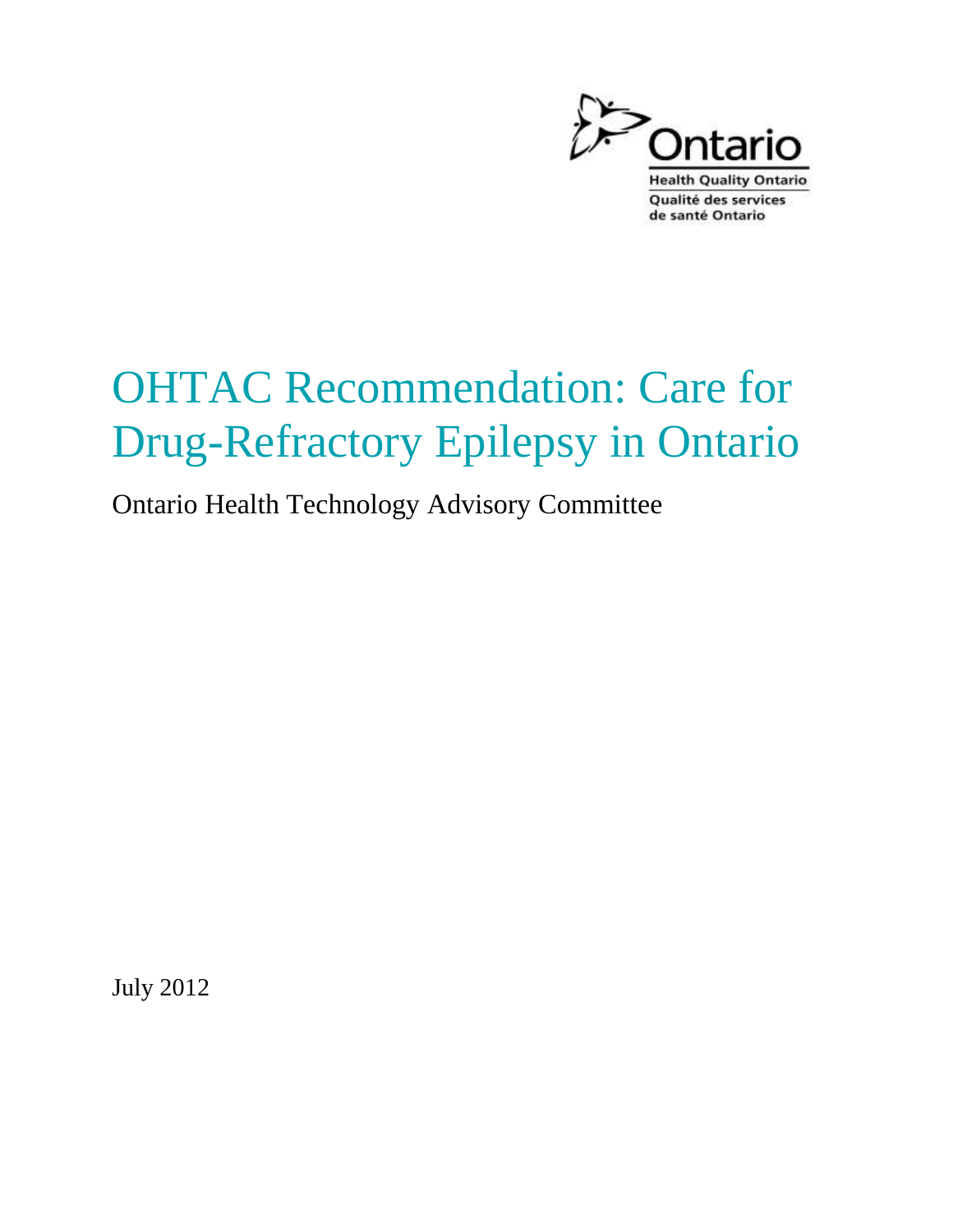# **Background**

During an evidence review of brain imaging technology (magnetoencephalography [MEG]) [\(Functional](http://www.health.gov.on.ca/english/providers/program/mas/tech/reviews/pdf/rev_fbi_012507.pdf)  [Brain Imaging\)](http://www.health.gov.on.ca/english/providers/program/mas/tech/reviews/pdf/rev_fbi_012507.pdf), the Ontario Health Technology Advisory Committee (OHTAC) became aware of the fact that epilepsy surgery is an effective technology for people with epilepsy refractory to drug treatment.

In the process of determining the number of patients to whom this technology may apply, the Medical Advisory Secretariat, the predecessor of Health Quality Ontario, identified the following preliminary statistics:

- Only about 2% of Ontario patients eligible for epilepsy surgery receive the surgery, which is similar to other jurisdictions.
- Significant wait times (greater than 1 year) are associated with obtaining diagnostic testing to determine eligibility for surgery.

As a result, OHTAC recommended a field evaluation to further explore the role of MEG in Ontario and the barriers to access to epilepsy surgery in the province [\(OHTAC Recommendation, Functional Brain](http://www.health.gov.on.ca/english/providers/program/ohtac/tech/recommend/rec_fbi_012507.pdf)  [Imaging\).](http://www.health.gov.on.ca/english/providers/program/ohtac/tech/recommend/rec_fbi_012507.pdf) This study was undertaken by the Programs for Assessment of Technology in Health (PATH). Based on its report back to OHTAC [\(PATH Field Evaluation\)](http://www.path-hta.ca/Libraries/Reports/MEG_OHTAC_report.sflb.ashx), PATH requested the creation of a Provincial Epilepsy Strategy Working Group that would include representation from all epilepsy centres in the province to

- determine the prevalence of drug-refractory (also known as medically refractory) epilepsy in Ontario;
- identify the barriers to access to epilepsy surgery in the province; and
- recommend strategies to improve diagnosis times and epilepsy surgery wait times for eligible surgical candidates across Ontario.

The working group, formed in February 2011, created a guidance document outlining potential strategies to increase access and standardize care for people with epilepsy in Ontario, including issues related to surgical treatment of epilepsy (Appendix 2).

The working group report was presented to OHTAC in March 2011 and spurred the creation of an OHTAC Expert Panel on a Provincial Strategy for Epilepsy Care that was asked to

- provide a report on the current state of care for drug-refractory epilepsy in Ontario and major issues concerning epilepsy care in Ontario, and
- form recommendations for a provincial strategy for epilepsy care in Ontario.

This report (Appendix 3) formed the basis of this public engagement initiative.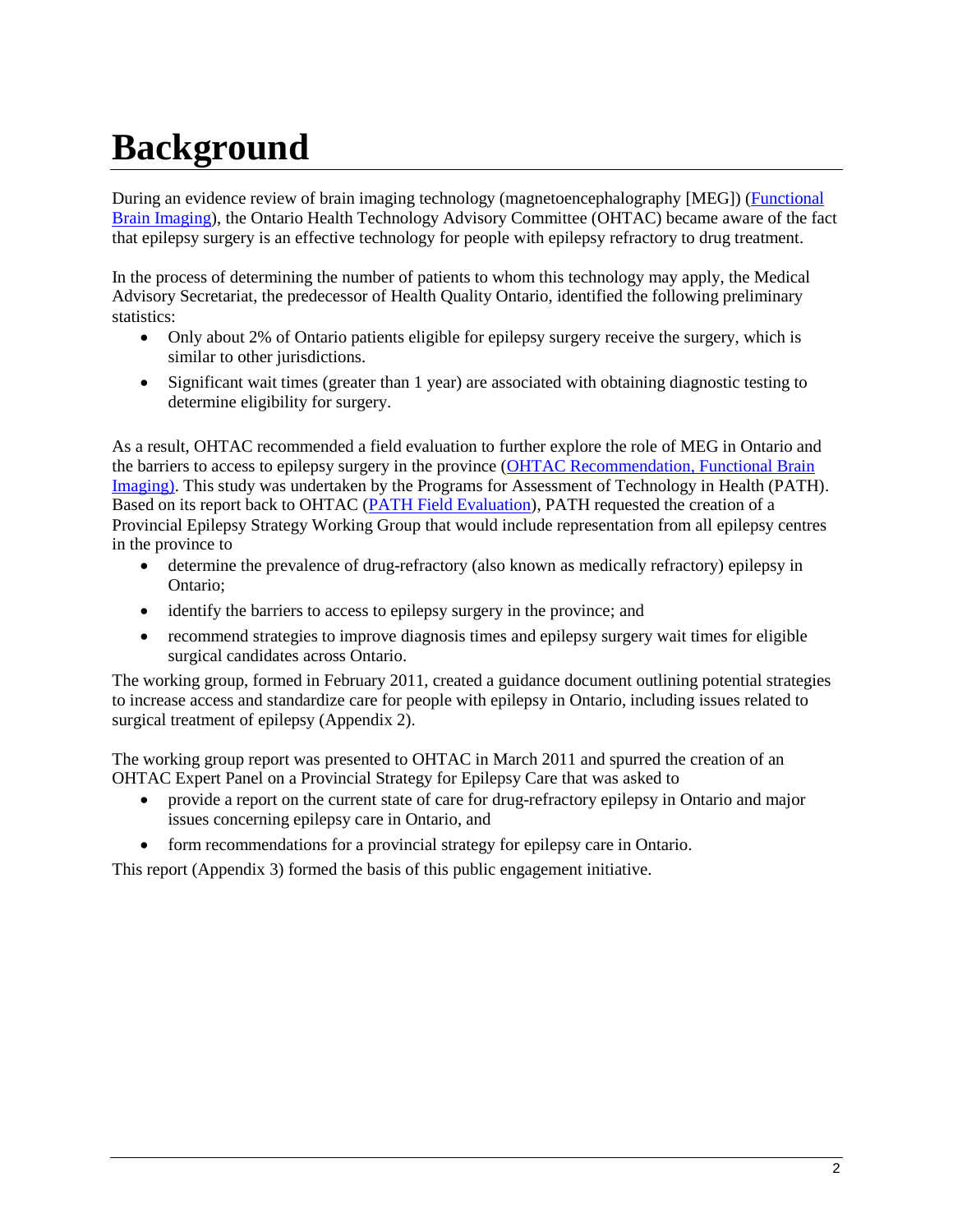# **Decision Determinants**

A decision-making framework has been developed by OHTAC that consists of 7 guiding principles for decision making, and a decision-making tool called the Decision Determinants tool. (Table 1) When making a decision, OHTAC considers 4 explicit main criteria: overall clinical benefit, value for money, feasibility of adoption into health system, and consistency with expected societal and ethical values. For more information on the Decision-Making Framework, please refer to the *Decision Determinants Guidance Document*

(http://www.health.gov.on.ca/english/providers/program/mas/pub/guide\_decision.pdf).

A summary of the Decision Determinants can be viewed in Appendix 1.

Based on the Decision Determinants criteria, OHTAC weighed in favour of increasing the capacity for the management of epilepsy in Ontario. High quality evidence indicates that epilepsy surgery significantly reduces seizure frequency among those who have drug-refractory epilepsy, thus improving their quality of life and decreasing the burden on the health care system.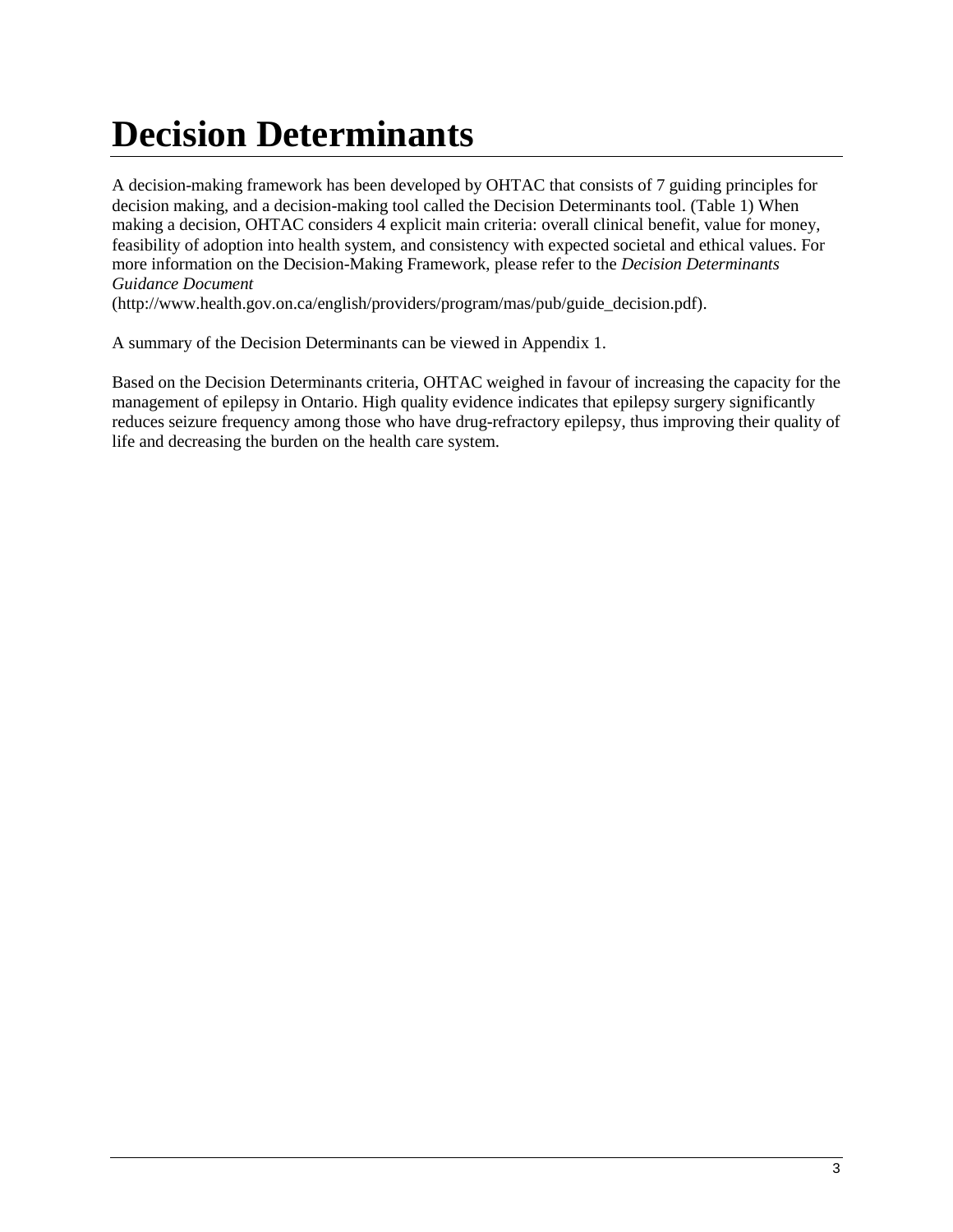# **OHTAC Recommendation**

The evidence is convincing that epilepsy surgery for drug-refractory epilepsy for adults and children is highly effective at eliminating or reducing the frequency of seizures. Furthermore, epilepsy surgery is cost-effective, and the cost-effectiveness improves over the long term and would be even more favourable if the analysis was done from a societal perspective that considers indirect costs, lost productivity, caregiver burden, etc. Evidence also demonstrates that an integrated epilepsy program that provides both medical and surgical management is also cost-effective in the long term. Despite this evidence, less than 2% of patients who might benefit from epilepsy surgery do so because of the lack of a systematic approach to this problem.

• The Ontario Health Technology Advisory Committee (OHTAC) therefore recommends that the report of the Expert Panel on a Provincial Strategy for Epilepsy Care on improving access to the necessary diagnostic testing for surgical candidacy for epilepsy surgery be used as a resource in developing a provincial approach to addressing this issue.

OHTAC further endorses the accompanying economic analysis on costing and the high-level implementation plan from the report.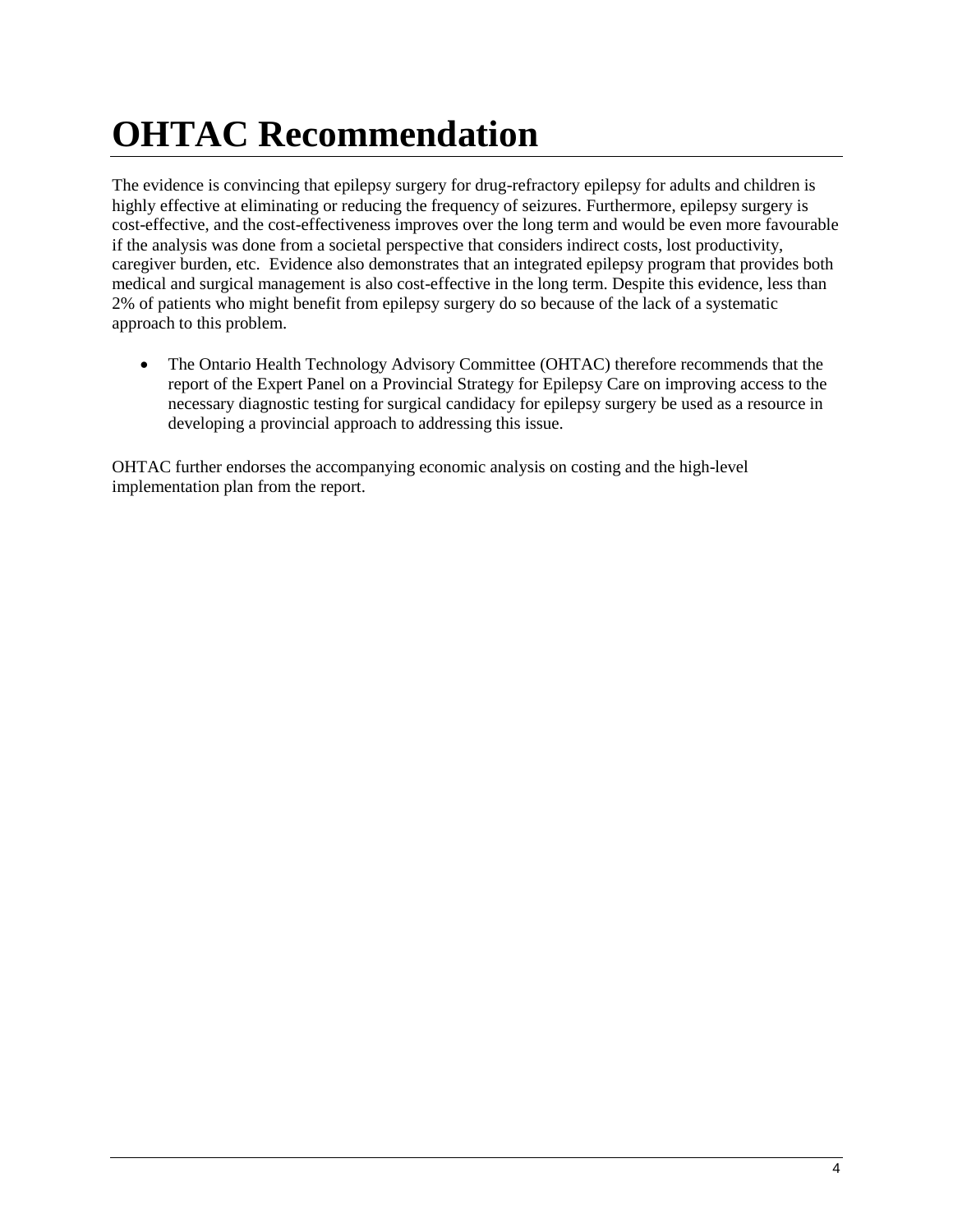# **Appendix 1 – Decision Determinants**

### **Table 1. Decision Determinants for Epilepsy Care**

| <b>Decision</b><br><b>Criteria</b>                           | <b>Sub Criteria</b>            | <b>Decision Determinants Considerations</b>                                                                                                                                                                                                                                         |
|--------------------------------------------------------------|--------------------------------|-------------------------------------------------------------------------------------------------------------------------------------------------------------------------------------------------------------------------------------------------------------------------------------|
| Overall<br>clinical<br>benefit                               | <b>Effectiveness</b>           | There is high quality evidence that epilepsy surgery is effective at reducing<br>seizure frequency. Two randomized controlled trials compared surgery to no<br>surgery in patients with drug-refractory epilepsy. Both demonstrated significant<br>reductions in seizure frequency. |
|                                                              | <b>Safety</b>                  | There are some complications associated with epilepsy surgery. In the published<br>literature identified, we observed a 0.1% mortality rate associated with the<br>surgery.                                                                                                         |
|                                                              | <b>Burden of</b><br>illness    | An estimated 20,000 Ontarians have drug-refractory epilepsy.                                                                                                                                                                                                                        |
|                                                              | <b>Need</b>                    | Between 1%-2% of patients eligible for epilepsy surgery currently undergo the<br>procedure.                                                                                                                                                                                         |
| <b>Consistency</b><br>with<br>societal/<br>ethical<br>values | Societal and<br>ethical values | Patients with epilepsy are more likely to suffer from social isolation and other<br>mental illnesses, and they are less likely to be able to work.                                                                                                                                  |
| Value for<br>money                                           | <b>Economic</b><br>evaluation  | ICER for children with drug-refractory epilepsy \$25,000-\$69,000 (Cdn)/QALY.<br>Societal costs (time off work for caregivers, inability to work, social isolation, etc.)<br>were not factored into the economic analysis.                                                          |
| <b>Feasibility</b><br>of adoption                            | Organizational<br>feasibility  | Please see appendices for description of provincial strategy for epilepsy care in<br>Ontario.                                                                                                                                                                                       |

Abbreviations: ICER, incremental cost-effectiveness ratio; QALY, quality-adjusted life year; RCT, randomized controlled trial.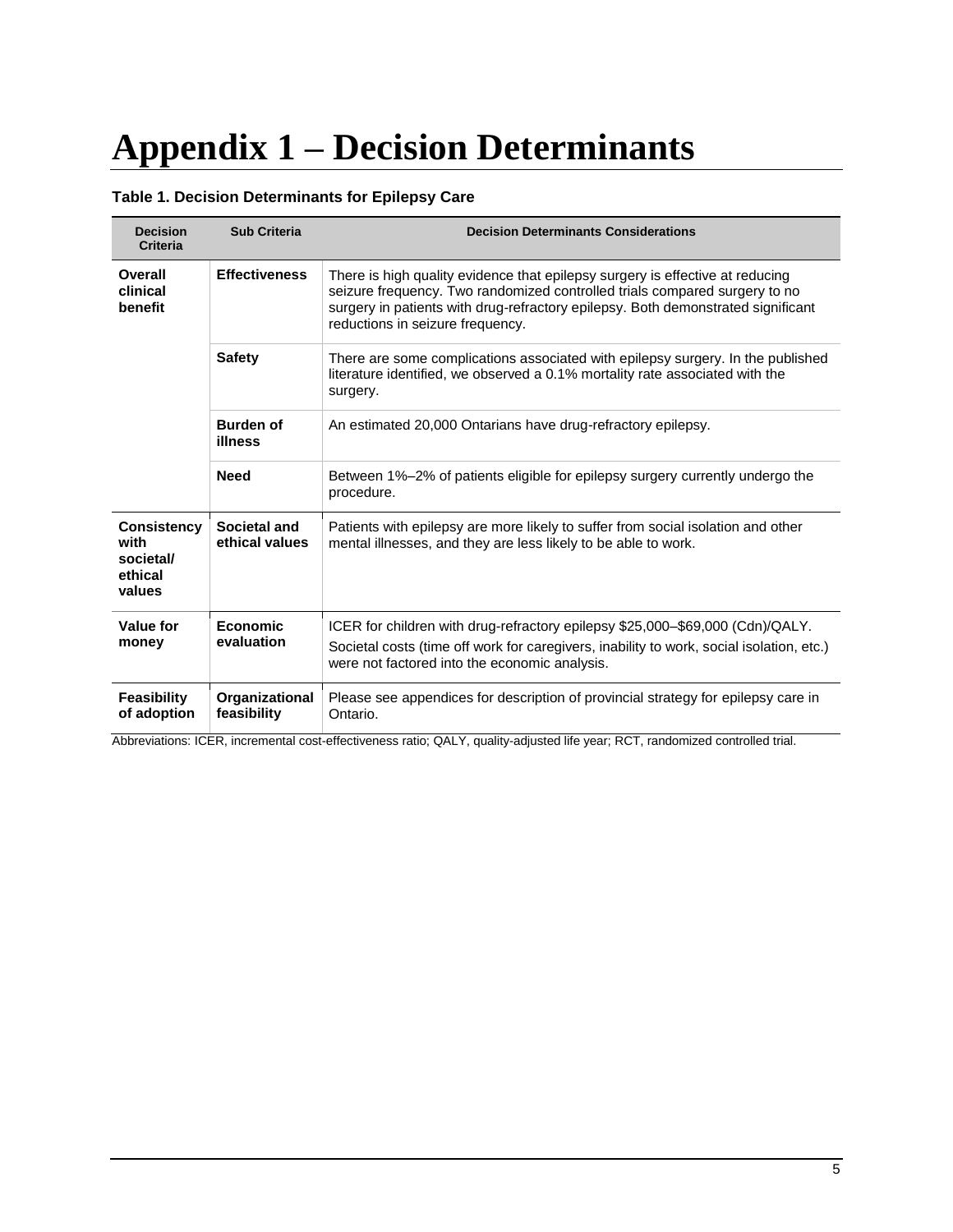# **Appendix 2**

# **Epilepsy Surgery in Ontario: Increasing Access and Standardizing Care (March 2011)**

Following the presentation of the field evaluation results examining the use of magnetoencephalography (MEG) in determining surgery candidacy in children with drug-refractory epilepsy (also known as medically refractory epilepsy), the OHTAC requested further information on 3 aspects of epilepsy care and epilepsy surgery:

- an estimate of prevalence of medically refractory epilepsy,
- identification and framing of the system-wide issues related to epilepsy care and surgery, and
- how to shorten the time to diagnosis and improve access to surgery.

An epilepsy strategy working group was formed to provide a provincial perspective and to compile province-wide data at both pediatric and adult centres of care. The working group was made up of 22 representatives from all of the epilepsy centres in the province: The Hospital for Sick Children (HSC); Children's Hospital at London Health Sciences Centre; McMaster Children's Hospital and the Children's Hospital of Eastern Ontario; London Health Sciences Centre; University Health Network, Toronto Western Hospital; and Hamilton Health Sciences, Hamilton General. The following text summarizes the information gathered and consensus obtained by the working group in response to OHTAC's request.

# **Prevalence of Medically Refractory Epilepsy in Ontario**

Epilepsy affects 5 in every 1,000 people (95% confidence interval, 4.2–6.1) in Ontario and 4 to 5 children and adolescents per 1,000, with an incidence of 30 to 60 new diagnoses per 100,000 individuals each year. Incorporating these Ontario-based prevalence estimates with 2006 Canadian Census data, there are about 65,000 Ontarians (10,000 children and 55,000 adults) with epilepsy (not including Aboriginal people with epilepsy). Of these, about one-third (20,000 people) do not respond to drug therapy and require further evaluation to determine which treatment options, including surgical intervention, are available to them. Not all individuals will be surgery candidates, with about one-third of this group (6,800 patients) having medically refractory epilepsy that is not amenable to surgical intervention. However, determining noncandidacy in refractory patients can only be made with an initial diagnostic evaluation using prolonged video electroencephalography (vEEG) at epilepsy monitoring units (EMU). The remaining 13,200 patients may benefit from surgery and appropriate assessment.

## **Access to Epilepsy Services for Surgery Candidacy Assessment in Ontario**

As mentioned, initial diagnostic evaluation using prolonged vEEG in EMUs is the first step to begin the assessment process for surgery candidacy. However, in 2010, fewer than 750 individuals (430 adults and 309 children; 3.75% of the 20,000 people with drug-refractory epilepsy) were assessed by 1 of the 7 epilepsy centres in the province. In Ontario, there are 5 permanent pediatric EMU beds (HSC: 4; London: 1) and 13 adult EMU beds (London: 8; Toronto Western: 5), with 5 nonpermanent beds in Hamilton (2 pediatric; 2 adult) and Ottawa (1 pediatric). Even with the low referral rates for assessment, a wait time for these provincial resources remains. As identified in the field evaluation examining the use of MEG, the median wait time for vEEG is 55 days, with some patients waiting up to 441 days for assessment. At the London Health Sciences Centre, the mean wait time is 180 days for EMU assessment, with about 100 individuals currently in the cue, and at the Toronto Western Hospital, there is a mean wait time of 262 days and 90 people on the list.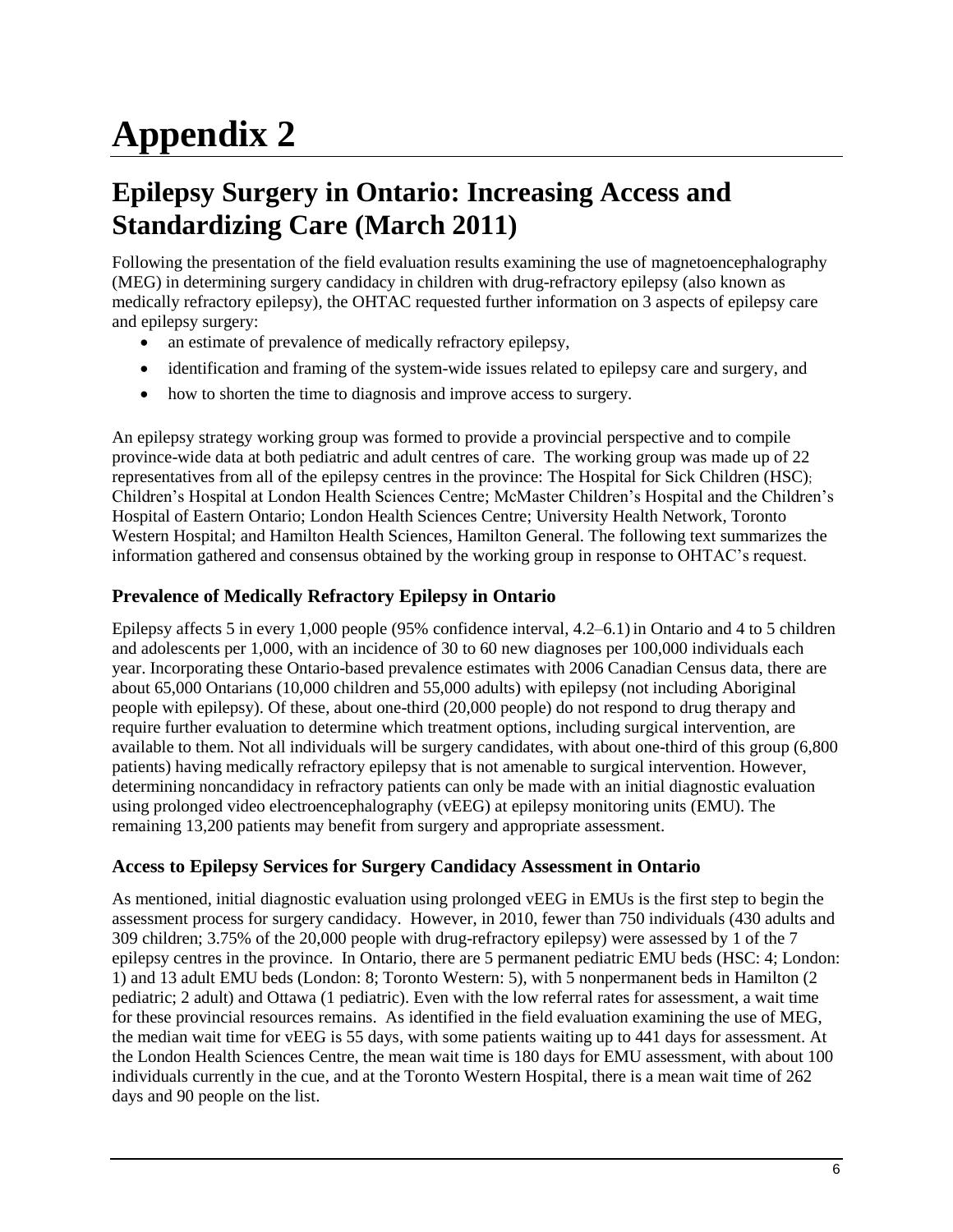Once individuals are determined to be surgical candidates, further time is spent waiting for surgical intervention. Epilepsy surgery is done at London Health Sciences Centre, HSC, and Toronto Western Hospital. In 2010, 109 epilepsy surgeries (72 adults and 37 children) were completed in the province, and invasive monitoring was used in 62 individuals (47 adults and 15 children). This case volume is only onethird of the neurosurgeons' potential annual surgical capacity. Adults waited about 4 months from the time of determining surgery candidacy to surgery at London Health Sciences Centre and Toronto Western Hospital. Most surgical interventions captured in the MEG evaluation completed at HSC occurred more than 1 year from the time of initial referral.

## **System-Wide Issues Related to Epilepsy Care and Surgery**

The following key issues concerning epilepsy care in Ontario are limiting the overall access to health care services and contributing to delays in care, thereby significantly prolonging morbidity with reduced quality of life and increased cost to the province.

### *Attitudes/awareness*

There is a lack of education about epilepsy surgery, and family practitioners and even neurologists know little about it. When they do know about it, the physicians are not familiar with the referral process, a problem also linked to the long wait times for assessment at the major comprehensive epilepsy centres (Toronto and London). Professional and advocacy groups can address this problem by developing and distributing standardized algorithms to educate primary care physicians about the compelling and dramatic effect epilepsy surgery can have on the lives of those adults and children who suffer from medically refractory epilepsy.

### *Availability of resources*

There are a limited number of experienced medical specialists (neurologists with epilepsy training, epileptologists, and epilepsy neurosurgeons), electroencephalogram (EEG) technologists, neuropsychologists, psychometrists, and social workers in the field of epilepsy. This lack of personnel is due to challenges in recruiting personnel because of a lack of training programs. All epilepsy centres rely upon these specialized interprofessional teams. Furthermore, there are a limited number of EEG devices in the province, as well as magnetic resonance imaging (MRI) machines dedicated to epilepsy assessment. An additional issue is the wait for anesthesia for those adults and children who are unable to co-operate with obtaining an MRI.

### *Standardization*

The existing equipment in the province differs by centre, limiting the ability to exchange information and increasing the number of duplicate studies. There is also a lack of standardization of MRI protocols. Furthermore, no standardized algorithm exists for the diagnosis and management of those with epilepsy, adding to significant delays in time to diagnosis and time to referral for surgery.

### *Geographical distribution*

Since Ontario is a large province with most of the resources located in the south, there is a significant population of patients without access to any neurological care, and there are financial challenges for patients coming from the north. This problem is exacerbated by the fact that adults with epilepsy are unable to drive.

### **Increasing Epilepsy Surgical Capacity in the Province**

Epilepsy surgery carries with it about an 80% chance of being seizure-free after surgery as well as improved quality of life and cost savings. The challenge is how to improve access to a potentially lifechanging operation when less than 2% of patients with drug-refractory epilepsy currently obtain it, and for those that do, it is on average 2 decades after their first seizure. The expert panel believes the solution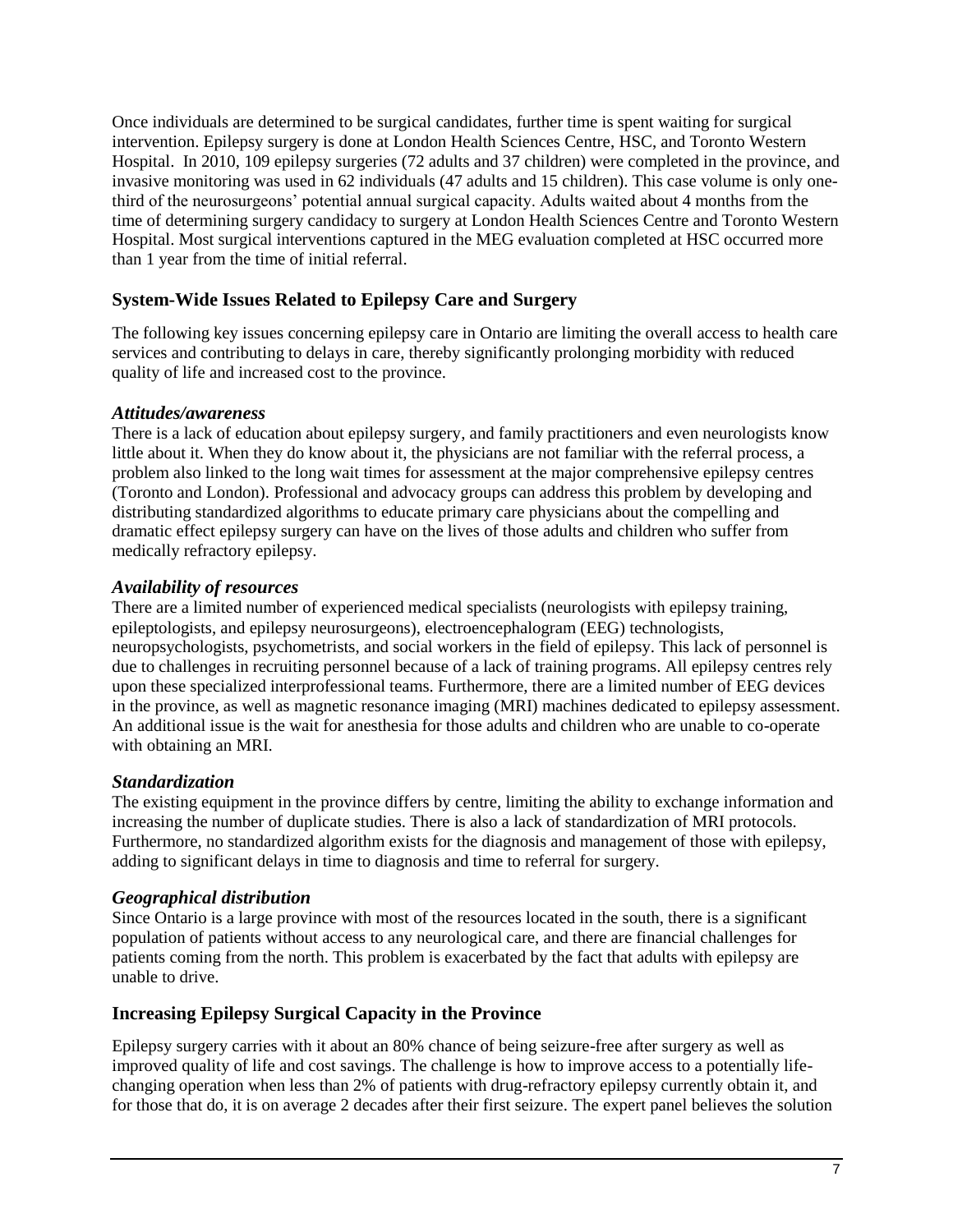lies in a 3-pronged approach. First, from an economy of scale perspective, those hospitals that currently provide epilepsy surgery could be made maximally efficient, with a longer-range view towards increasing the number of surgical centres in Ontario. The second prong would be to standardize the diagnostic and treatment care of adults and children with epilepsy to ensure that they obtain the correct diagnosis and timely referral to epilepsy centres. The third prong would be to link individuals with medically refractory epilepsy who could benefit from surgery to surgical centres by better co-ordinating their care.

#### **Increasing capacity**

Increasing capacity of existing surgical centres will require a full complement of the required professions working collaboratively, with support from the appropriate resources. The human health resources required at a surgical centre include epileptologists, neurosurgeons, neuropsychologists, psychometrists, radiologists, nurses, nurse practitioners, social workers, pharmacists, EEG technologists, as well as other professionals. These centres will likely require an increase of the amount of diagnostic infrastructure, including epilepsy monitoring unit beds, operating room resources, and preoperative imaging (e.g., MRI and MEG, among others). Increasing the capacity of current nonsurgical centres, such as the 2 centres in Hamilton (adult facility and children's hospital), would also allow them to become surgical centres.

#### **Standardizing care**

Standardizing care within Ontario will require the strategic placement of appropriate human health and diagnostic resources within the province. This could occur through the creation of "local epilepsy centres" that function according to standardized guidelines for the diagnosis, treatment, and referral to the existing epilepsy centres. These local epilepsy centres, although not providing the full spectrum of care of a surgical centre (i.e., they would have the full spectrum of diagnostic capabilities, but may not perform surgery), would interface with local physicians to identify and manage patients with epilepsy, in particular those with medically refractory epilepsy who might be surgical candidates. In addition, the local epilepsy centres would facilitate referral of potential surgical candidates to surgical centres and provide continued follow-up.

#### **Co-ordinating care**

Co-ordinating care throughout the province of Ontario will involve bringing together the local epilepsy centres with the surgical centres, and completing this cycle of care in a hub-and-spoke type of configuration. This co-ordination would require standardizing diagnostic technologies, so that information could be shared electronically among the various centres in Ontario. In addition, existing resources, in particular Telehealth, could be exploited to co-ordinate care in the far-flung northern areas of the province. These implementations would serve to increase access to epilepsy surgery for those adults and children with medically refractory epilepsy, especially for those in remote areas. Furthermore, this would reduce duplication of costly tests, while also reducing wait times for all individuals requiring diagnostic resources.

*"Seizures are what we used to think about all the time. Since the successful epilepsy surgery, we just do life stuff, and it is wonderful." –* Mother of a child who is now seizure-free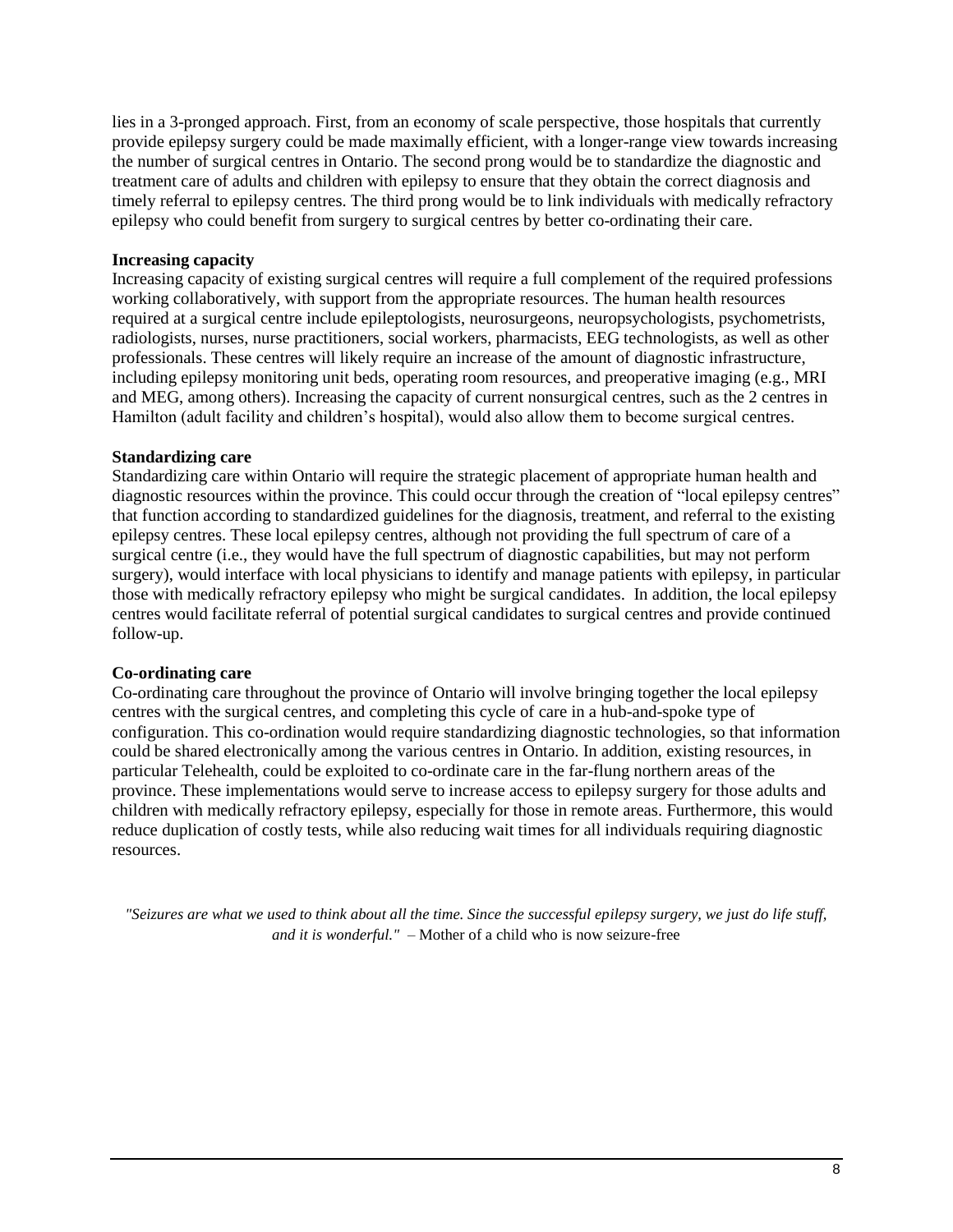# **Epilepsy Surgery In Ontario: Increasing Access and Standardizing Care**

Ontario Provincial Epilepsy Strategy Working Group – March 2011

### **Ontario Provincial Epilepsy Strategy Working Group Members**

### **Children's Hospital of Eastern Ontario**

Sharon Whiting, MB, BS, FRCPC President of the Canadian League Against Epilepsy, VP of the Canadian Child Neurology Association Assistant Dean Health/Hospital Services, Faculty of Medicine, University of Ottawa Associate Professor, Head, Division of Neurology

### **Hotel Dieu Hospital Kingston**

E. A. Macdonald, MD, FRCPC Pediatric Neurologist Hotel Dieu Hospital

# **London Children's Hospital**

Sandrine de Ribaupierre, MD, FRCSC Assistant Professor of Neurosurgery, University of Western Ontario Neurosurgeon

Simon Levin MD, FRCPC Head, Section of Paediatric Neurology

### **London Health Sciences Centre**

Jorge G Burneo, MD, MSPH Associate Professor Neurology, Epidemiology and Biostatistics Epilepsy Programme University of Western Ontario

Catherine Sellery, RN,BA(ACS),MBA,CHE Director, Clinical Neurosciences & Medicine Business Management London Health Sciences Centre

David A. Steven, MD, MPH, FRCSC, FACS Associate Professor, Departments of Clinical Neurological Sciences and Epidemiology & Biostatistics Program Director, Neurosurgery University of Western Ontario

### **The Hospital for Sick Children**

Laurel A. Brown, MHSc Program Manager, Centre for Brain & Behaviour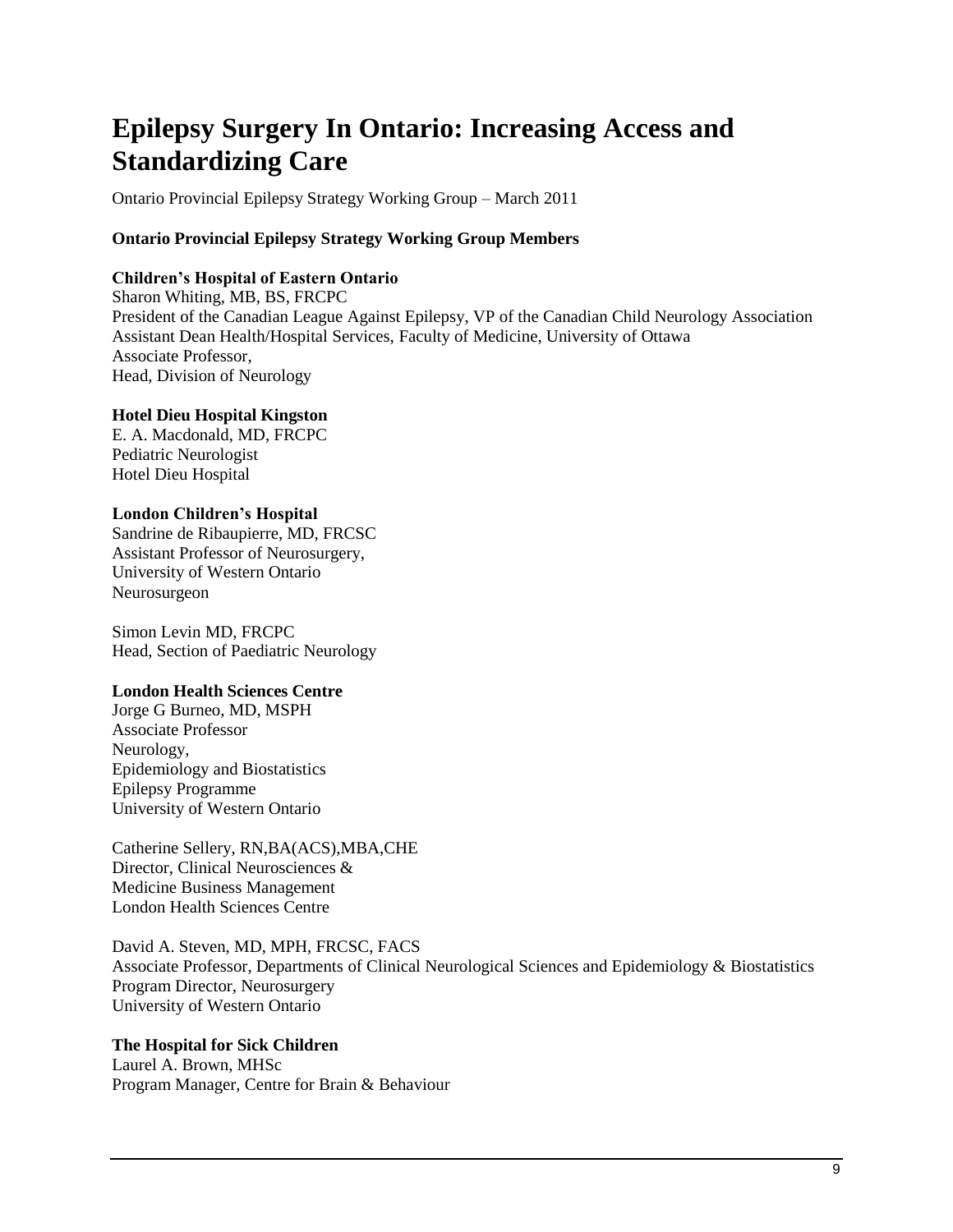James M. Drake BSE, MBBCh, MSc, FRCSC, FACS, Professor and Divisions Head, Pediatric Neurosurgery, Harold Hoffman/Shoppers Drug Mart Chair, Hospital for Sick Children, University of Toronto,

Irene Elliott, MHSc, NP Peds, RN (EC) Nurse Practitioner, Division of Neurology

Elizabeth Ferguson, RN, BScN, MScN Interim Director,Clinical Programs Centre for Brain & Behavior, Trauma & Adolescent Medicine

James T. Rutka, MD, PhD, FRCSC, FACS, FAAP, FAANS Professor, Division of Neurosurgery, The University of Toronto Division of Neurosurgery

O. Carter Snead III, MD, FRCPC Bloorview Children's Hospital Foundation Chair in Pediatric Neuroscience Professor, Pediatrics, Medicine (Neurology), & Pharmacology Faculty of Medicine, University of Toronto Head, Division of Neurology Senior Scientist and Director, Centre for Brain and Behavior

### **McMaster Children's Hospital**

Rajesh RamachandranNair MB, BS, MD, FRCPC Associate Professor, McMaster University Staff Neurologist

Sheila K. Singh, MD, PhD, FRCSC Canada Research Chair in Human Cancer Stem Cell Biology Assistant Professor of Pediatric Neurosurgery, Department of Surgery, McMaster Children's Hospital, Scientist, Stem Cell and Cancer Research Institute, Michael DeGroote Centre for Learning and Discovery, McMaster University

### **Hamilton Health Sciences**

Luis E. Morillo MD, MSc, FRCPC Department of Medicine Division of Neurology, McMaster University Hamilton Health Sciences

### **Toronto Western Hospital - University Health Network**

Danielle M. Andrade, MD, MSc Director, Epilepsy Genetics Program Director, Transition Epilepsy Program Assistant Professor, Neurology Associate Staff, Division of Neuropediatrics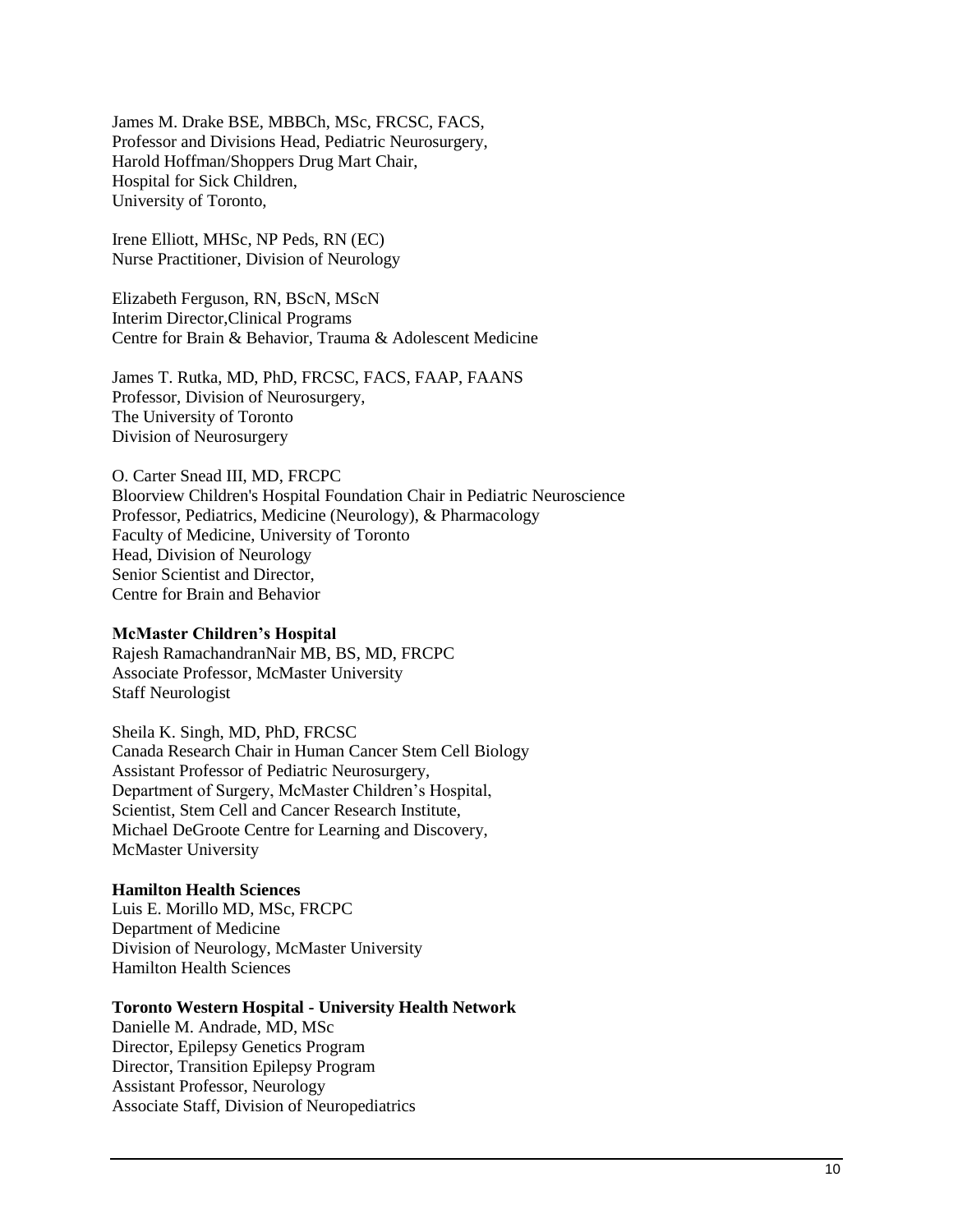University of Toronto Toronto Western Hospital – University Health Network

Mary Ann Neary, MSc, MHS Clinical Director – Krembil Neuroscience Centre, Critical Care and Flow Toronto Western Hospital – University Health Network

Taufik A Valiante MD, PhD, FRCS Co-Director, Epilepsy Program Krembil Neuroscience Center Toronto Western Hospital – University Health Network

**Programs for Assessment of Technology in Health (PATH) Research Institute, St. Joseph's Healthcare Hamilton** James Bowen, BScPhm, MSc Program Manager, PATH Research Institute, St. Joseph's Healthcare Hamilton. Assistant Professor (Part-time) & Research Associate, Dept. of Clinical Epidemiology & Biostatistics, Faculty of Health Sciences, McMaster University.

Ron Goeree, MA Director, PATH Research Institute, St. Joseph's Healthcare Hamilton. Associate Professor, Dept. of Clinical Epidemiology & Biostatistics, Faculty of Health Sciences, McMaster University.

Rob Hopkins, MA Biostatistician, PATH Research Institute, St. Joseph's Healthcare Hamilton. Research Associate, Dept. of Clinical Epidemiology & Biostatistics, Faculty of Health Sciences, McMaster University.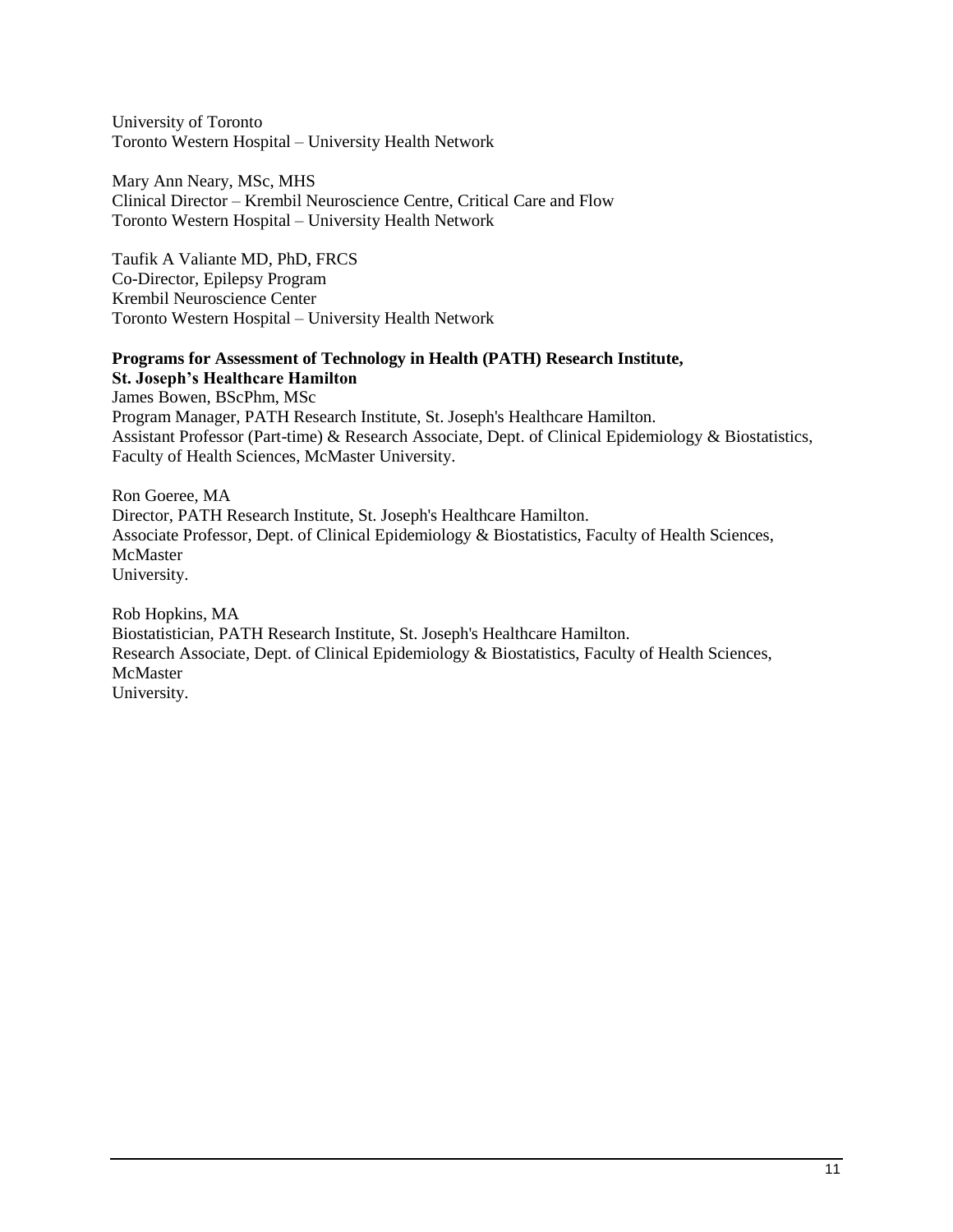# **Appendix 3**

# **Report of the OHTAC Expert Panel on a Provincial Strategy for Epilepsy Care in Ontario (August 2011)**

## **Vision Statement**

Ontarians of all ages who suffer from epilepsy should have universal access to good quality, evidencebased, comprehensive health care at the right time and in the right place.

# **Executive Summary**

As members of the Ontario Health Technology Advisory Committee (OHTAC) Expert Panel on a Provincial Strategy for Epilepsy Care in Ontario, we are deeply grateful for the opportunity to provide our advice on how to improve access to and quality of epilepsy care in Ontario. One of the imperatives for the formation of this OHTAC expert panel has been the demonstration of inconsistent and often inadequate access to potentially curative surgical treatment of epilepsy for those adults and children in Ontario who suffer from frequent, severe, debilitating seizures that do not respond to medication. However, we did not feel it possible to create a provincial strategy for epilepsy care in Ontario that was focused only upon the surgical treatment of epilepsy. Rather, in order to provide appropriate, timely, and equal access to epilepsy surgery for those adults and children with refractory epilepsy who would benefit from this procedure, it is necessary to have in place a system that provides adequate diagnostic procedures and medical care for all Ontarians with epilepsy. This way, those who would benefit from epilepsy surgery can be identified, evaluated, and referred to regional epilepsy centres capable of providing this surgical treatment. Therefore, we have proposed a strategy to provide universal, just, equal, and timely access to quality, evidence-based, comprehensive epilepsy care across the province of Ontario.

In the report that follows we will place our work as an OHTAC expert panel in its historical context, provide background concerning what epilepsy is and what it means for those who have it, for their families, and for the society in which they live. We will document the impact of epilepsy, particularly medically refractory epilepsy (also known as drug-refractory epilepsy), in Ontario and document the critical need for health system redesign in the province in order to provide more consistent and just access to evidence-based medical and surgical care for those citizens of our province who suffer from epilepsy. We will describe the issues that people in the province with epilepsy face on a daily basis in gaining access to quality, evidence-based medical and surgical treatment of their seizures. Finally, we will provide detailed recommendations for both short-term and long-term implementation strategies regarding the provision of comprehensive, evidence-based medical and surgical care for all adults and children whose lives are burdened by epilepsy. It is important to reiterate this point: the strategy that we propose is meant to provide care for *the continuum of the life span*, from infancy to old age, because epilepsy fails to respect the boundaries of the traditional pediatric/adult medicine silos that we are all used to dealing with. Rather, this disorder strikes people of all ages and genders with a savage neutrality and relentless tenacity. We believe that the seamlessness with which our proposed strategy applies to all age groups affected by epilepsy is unique and a major strength of our recommendation.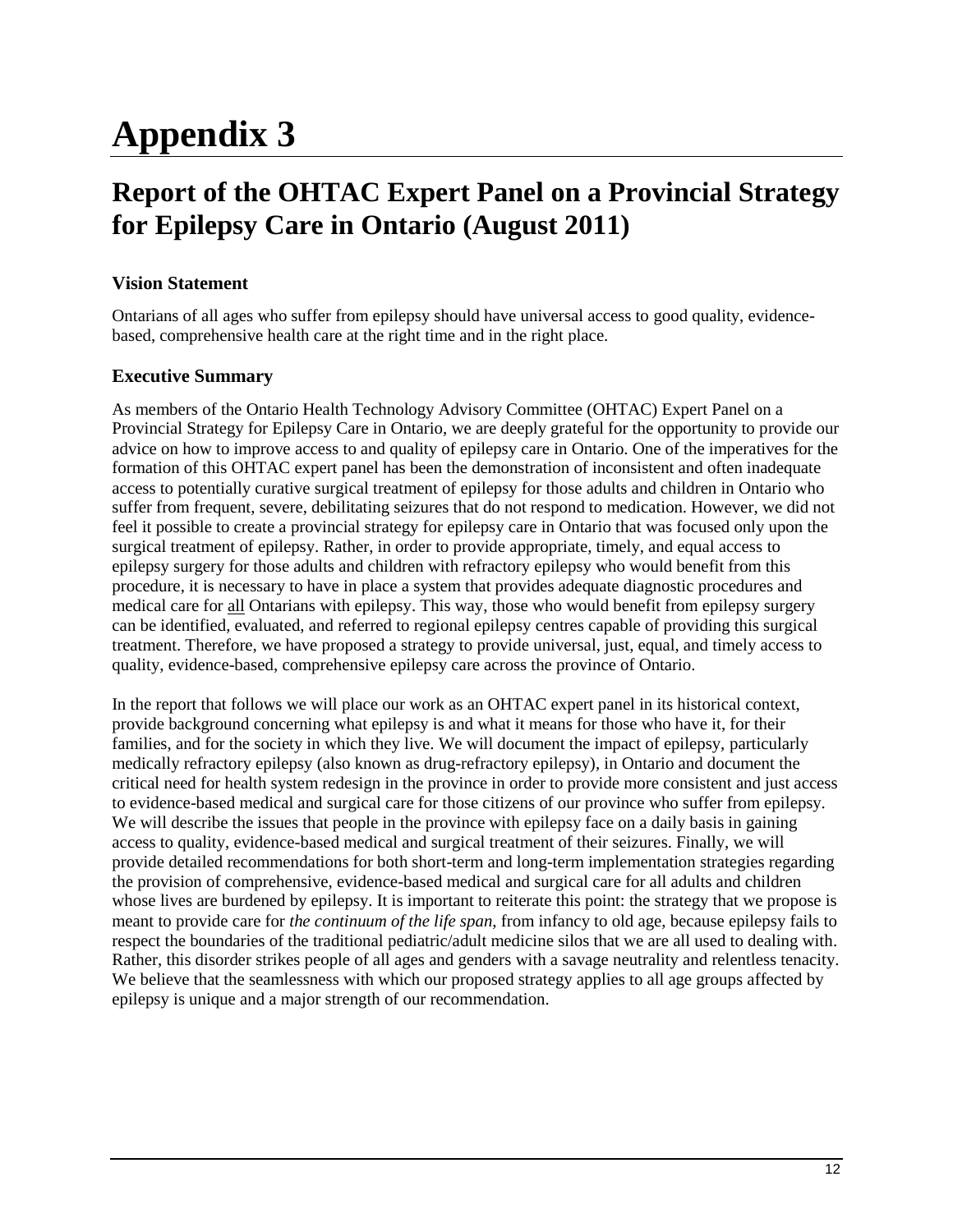## **What Led to the Formation of an OHTAC Expert Panel for a Provincial Epilepsy Strategy?**

In 2007, following their review of published evidence regarding Functional Brain Imaging modalities, OHTAC recommended that a field evaluation be conducted by the PATH Research Institute at St. Joseph's Healthcare Hamilton, in collaboration with Hospital for Sick Children (HSC) in Toronto, to examine the use of magnetoencephalography (MEG) in the determination of surgical candidacy in children with medically refractory epilepsy. As part of this evaluation, the referral patterns to HSC, the surgical candidacy assessment process, and diagnostic and surgical wait times were examined. The results of this field evaluation were then presented to OHTAC in January 2011. Upon review of the study results, OHTAC requested further information regarding 3 aspects related to epilepsy care and epilepsy surgery in Ontario. These were an estimate of prevalence of medically refractory epilepsy, the identification and framing of the system-wide issues related to epilepsy care and surgery across the province, and suggestions as to how to shorten the time to diagnosis and improve access to epilepsy surgery for Ontarians with drug-refractory epilepsy. In order to respond to this OHTAC request, a Provincial Epilepsy Strategy Working Group was formed in February 2011 to provide a provincial perspective and to compile province-wide data from both pediatric and adult centres of care. The working group consisted of representatives of adult and pediatric neurology and adult and pediatric neurosurgery from all of the epilepsy centres in the province. In March 2011 the working group responded to OHTAC's request, presenting a briefing document outlining potential strategies to increase access and standardize care for people with epilepsy in Ontario. In particular, the report specifically addressed the issues related to the surgical treatment of epilepsy in Ontario. Following the presentation of the report of the Ontario Epilepsy Strategy Working Group, OHTAC commissioned an Expert Panel that consisted of members from OHTAC and from the Epilepsy Strategy Working Group, and was cochaired by the head of OHTAC and the head of the Ontario Epilepsy Strategy Working Group.

# **Epilepsy: What Is It and Why Is It So Terrible?**

There is a reason that epilepsy has been considered a scourge throughout history. This is indeed a terrible disorder. The clinical definitions of a seizure are as follows: a sudden and abnormal paroxysmal discharge of electricity in the brain leading to an alteration in behaviour, consciousness, movement, perception, and/or sensation; the clinical definitions of epilepsy are more than one spontaneous, unprovoked seizure in anyone, be they infant, child, adolescent or adult. These definitions do not begin to convey the horror of this diagnosis. These dry clinical descriptions, while useful in diagnosis and treatment, do not convey the terror and demoralization that is imposed by the unpredictability of the seizure, and by its varying frequency and severity. Nor do these definitions denote the social stigmatization to which people with epilepsy are subjected, or illustrate the huge medical, social, and economic burden of illness that epilepsy confers on all who suffer from it. A lack of seizure control in both adults and children with epilepsy invariably and severely impacts their independence, productivity, and overall quality of life. Epilepsy leads to significant difficulties in neurodevelopment in infants and children, in behaviour and learning in school, (Drewel et al, 2008; Jones et al, 2008) in peer acceptance in adolescence, (Elliott et al, 2005) in finding employment, (Sherman, 2009) in obtaining driving privileges, which are invariably lost, in adults (Krumholz, 2009), and in cognitive decline and memory impairment (Hermann et al, 2010) and higher mortality rates (Neligan et al, 2010) in all who suffer from this disorder. The impact of epilepsy on quality of life is far greater than that of most other chronic conditions. (Wiebe et al, 1999; Kobau et al, 2008; McNelis et al, 2007)

Given these grim realities of living with epilepsy, the prevalence and incidence of epilepsy in Ontario and the status of care being provided to those with epilepsy in the province are quite sobering for anyone interested in the health and well-being of the people of Ontario, regardless of socioeconomic or cultural barriers.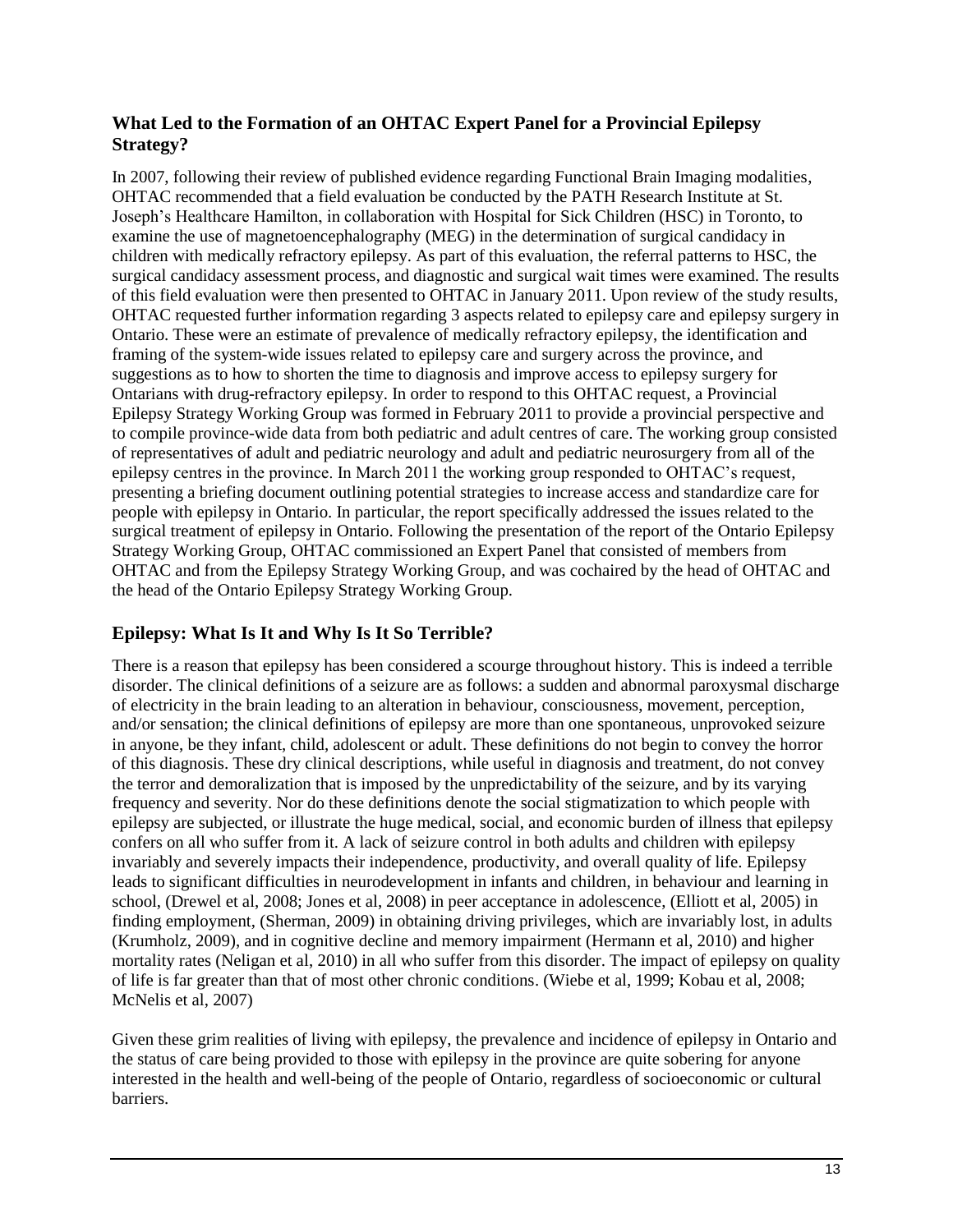## **What Is the Magnitude of the Problem of Epilepsy in Ontario?**

Epilepsy is second only to headache amongst common neurological conditions in Ontario, but the burden of illness of epilepsy is far greater. (Tellez-Zenteno et al, 2004; Wiebe et al, 1999) The prevalence of epilepsy in Ontario (population: ~13 million) is 4 to 5 per 1,000 people. In other words, 65,000 Ontarians suffer from epilepsy: 55,000 adults and 10,000 children. About 30% of people with epilepsy have "medically refractory" epilepsy, (Kwan & Brodie, 2000) i.e., seizures that do not respond to treatment with 2 or more appropriate antiepileptic drugs. In those patients, surgery and other nonconventional treatment are required. Therefore, 20,000 Ontarians suffer from frequent disabling seizures, many on a daily basis, in spite of being on multiple antiepileptic medications. These numbers are not static. Each year 6,500 Ontarians will develop epilepsy, 1,950 of which will have refractory epilepsy. (Tellez-Zenteno et al, 2004; Wiebe et al, 1999)

# **What Is the Impact of Epilepsy in Ontario?**

The negative impact of epilepsy is disproportionate to its prevalence. (Murray et al, 1994) People with epilepsy have lower quality of life, family function, and social support as compared to other chronically ill individuals. (Wiebe et al, 1999; Kobau et al, 2008; McNelis et al, 2007) Epilepsy is also associated with greater unmet health care needs compared to other chronic conditions (e.g., asthma, diabetes, or migraine), especially in regard to mental health care, despite having a higher health resource use overall. (Hinnell et al, 2010)

Epilepsy also results in high societal costs through loss of work productivity and high medical care expenditures. In Ontario alone, estimates of productivity loss due to disability days in the epilepsy population have been approximated by considering 250 working days per year, an average Ontarian annual income of \$25,902 (Cdn), and an average epileptic person's 2-week disability of 1.6 days. Correcting for the fraction of working days in 2 weeks  $(10/14)$ , the number of yearly disability days has been found to be 28.6 per person and 1,342,857 provincially. The corresponding yearly productivity loss is \$2,962.30 (Cdn) per individual and \$139.23 million (Cdn) for the provincial population with epilepsy. (Wiebe et al, 1999)

## **What Is the Impact of Medically Intractable Epilepsy in Ontario?**

The 20,000 adults and children with medically refractory epilepsy in Ontario represent the largest proportion of health care expenditure in the care of epilepsy. The direct costs are associated with: frequent visits to the emergency department and life-threatening intensive care admissions, the general practitioners and/or neurologists, frequent hospital admissions (not only related to seizures, but to complications associated with seizures), the use of more than one antiepileptic drug (most patients take a combination of 2 or 3 drugs), and evaluations by nonneurologists (e.g., psychiatrists) due to comorbidities associated with epilepsy. (Canadian Institute for Health Information, 2007) The indirect costs are associated with the social costs for people who do not work, are on disability or welfare, and in those working a reduced number of work hours because of frequent seizures and/or complications associated with the seizures. Additional indirect costs relate to parents who have to stay at home with a child severely disabled from refractory epilepsy and to the special education costs accrued by such children. In these patients, epilepsy surgery may be required.

# **What Is the Role of Epilepsy Surgery in Medically Intractable Epilepsy?**

Epilepsy surgery carries with it the hope of seizure freedom, with about an 80% chance of being seizurefree after surgery, as well as an improved quality of life and cost-savings. (Téllez-Zenteno et al, 2005; Wiebe, 2010) Certainly, not all individuals with medically refractory epilepsy will be surgical candidates,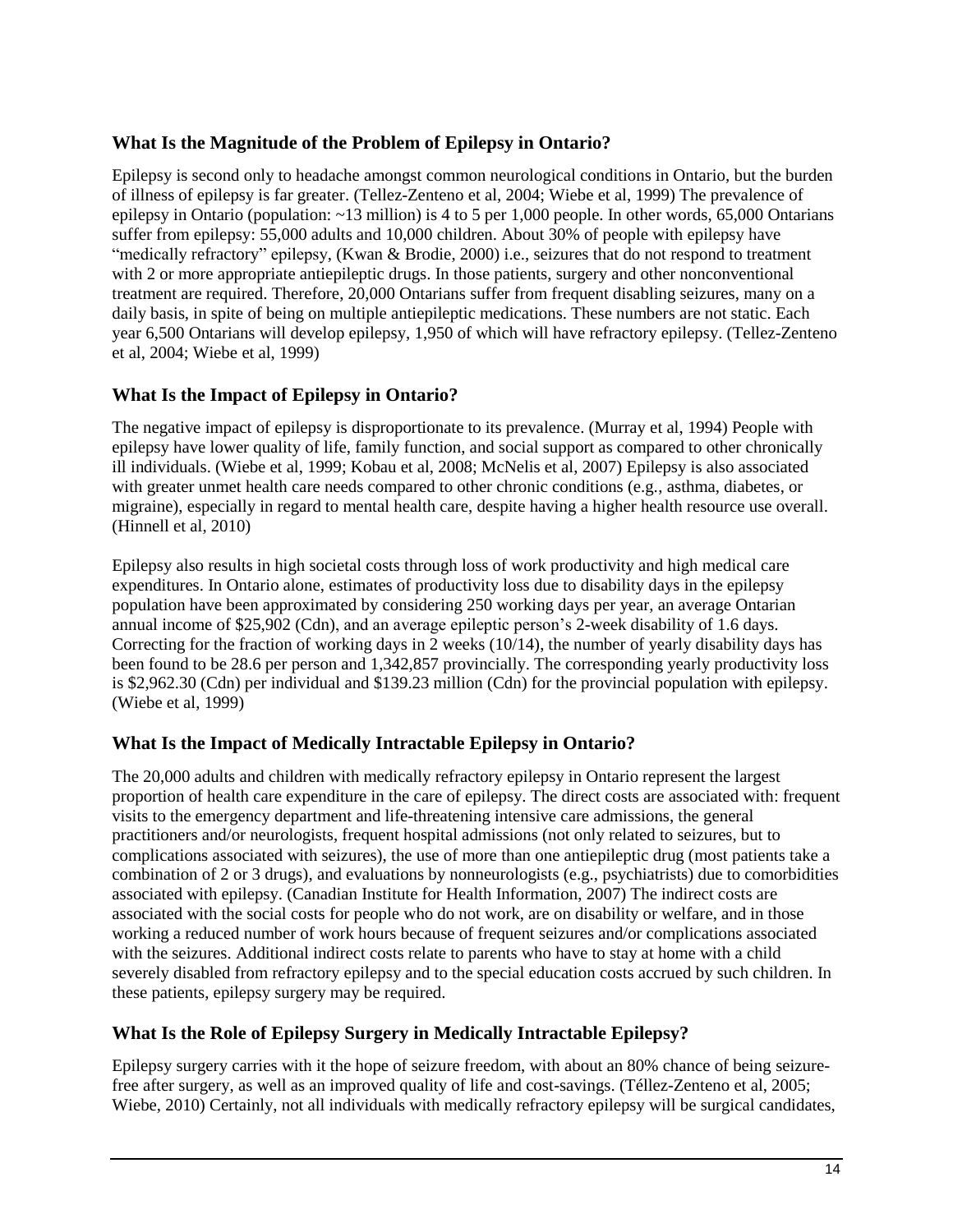but the majority (13,200 patients) may well benefit from surgery, while the remaining 6,800 patients would not. However, the determination of candidacy in patients with medically refractory epilepsy can only be made with proper, step-wise diagnostic evaluation, the first step being prolonged video electroencephalography (vEEG) at epilepsy monitoring units (EMUs).

## **What Is the Current State of Epilepsy Care in Ontario?**

Currently, if a child or adult develops epilepsy, they will be seen initially either in the emergency department or by a primary care provider, i.e., family practice doctor or nurse practitioner. There is no standardized approach to diagnosis and treatment. They may or may not be treated, may or may not get basic EEG or neuroimaging, and treatment with an anticonvulsant drug may or may not be provided. If the patient fails to respond to the first drug they may or may not be referred to a neurologist. If the seizures are determined to be medically refractory, i.e., they fail to respond to 2 or more antiepileptic drugs over the course of 1 year, the patient may or may not be referred for a surgical evaluation. Again, there is no organized system of care in Ontario for patients with epilepsy, no support system for the patients and their families, and no evidence-based clinical guidelines regarding medical treatment or who should be referred for surgery. In short, given the sheer number of patients, impact on the health care system, and economic, psychosocial, and medical burden of care, epilepsy is a major public health issue in Ontario which, to date, has been inadequately addressed. Epilepsy care in Ontario varies from being nonexistent to fragmented, and access to whatever care exists is uneven and unpredictable.

# **What Is the Current State of Care for Medically Refractory Epilepsy in Ontario?**

Considering that 20,000 people in Ontario have medically refractory epilepsy, of which a little more than 13,000 might be candidates for curative epilepsy surgery, the numbers tell a discouraging story about the issues of awareness and access in Ontario. In 2010 less than 750 individuals (3.75% of 20,000; 430 adults and 309 children) were assessed by 1 of the 7 epilepsy centres in the province. Epilepsy surgical procedures are performed at 3 of these 7 centres: London Health Sciences Centre, HSC, and Toronto Western Hospital. The critical point of entry into the epilepsy surgery diagnostic evaluation cascade is vEEG monitoring, which allows for screening of patients for epilepsy surgery (Figure 1). The vEEG monitoring of adults and children with medically refractory epilepsy to determine surgical candidacy is performed in an EMU bed. In Ontario, there are 5 permanent pediatric EMU beds (HSC 4; London 1) and 13 adult EMU beds (London 8; Toronto Western 5), with 5 nonpermanent beds in Hamilton (2 pediatric; 2 adult) and Ottawa (1 pediatric). Even with the low referral rates for assessment, there remains a wait time for these provincial EMU resources. As identified in the field evaluation examining the use of MEG in the presurgical evaluation of children with refractory epilepsy, the median wait time for vEEG in an EMU was 55 days, with some patients waiting up to 441 days for assessment. Similarly, for adults referred in 2010 the wait times are also lengthy. At London Health Sciences Centre, the mean wait time is 180 days for EMU assessment, with about 100 individuals currently in the cue, and at Toronto Western Hospital there is a mean wait time of 262 days and 90 people on the list. Individuals are determined to be surgery candidates based upon evaluation of EMU data. Once such a determination is finally made, further time is spent waiting for surgical intervention. Adults waited about 4 months from the time of surgery candidacy determination to the time of surgery at London Health Sciences Centre and Toronto Western Hospital. At HSC most surgical interventions occurred about a year after initial referral. In 2010, 109 epilepsy surgeries (72 adults and 37 children) were completed in the province, and invasive monitoring (use of intracranial electrodes to precisely localize the epileptic focus pursuant to surgical excision) was used in 62 individuals (47 adults and 15 children). This case volume is only one-third of the neurosurgeons' potential annual surgical capacity. *The bottom line is that currently in Ontario, less that 2% of the potential surgical candidates obtain surgery.*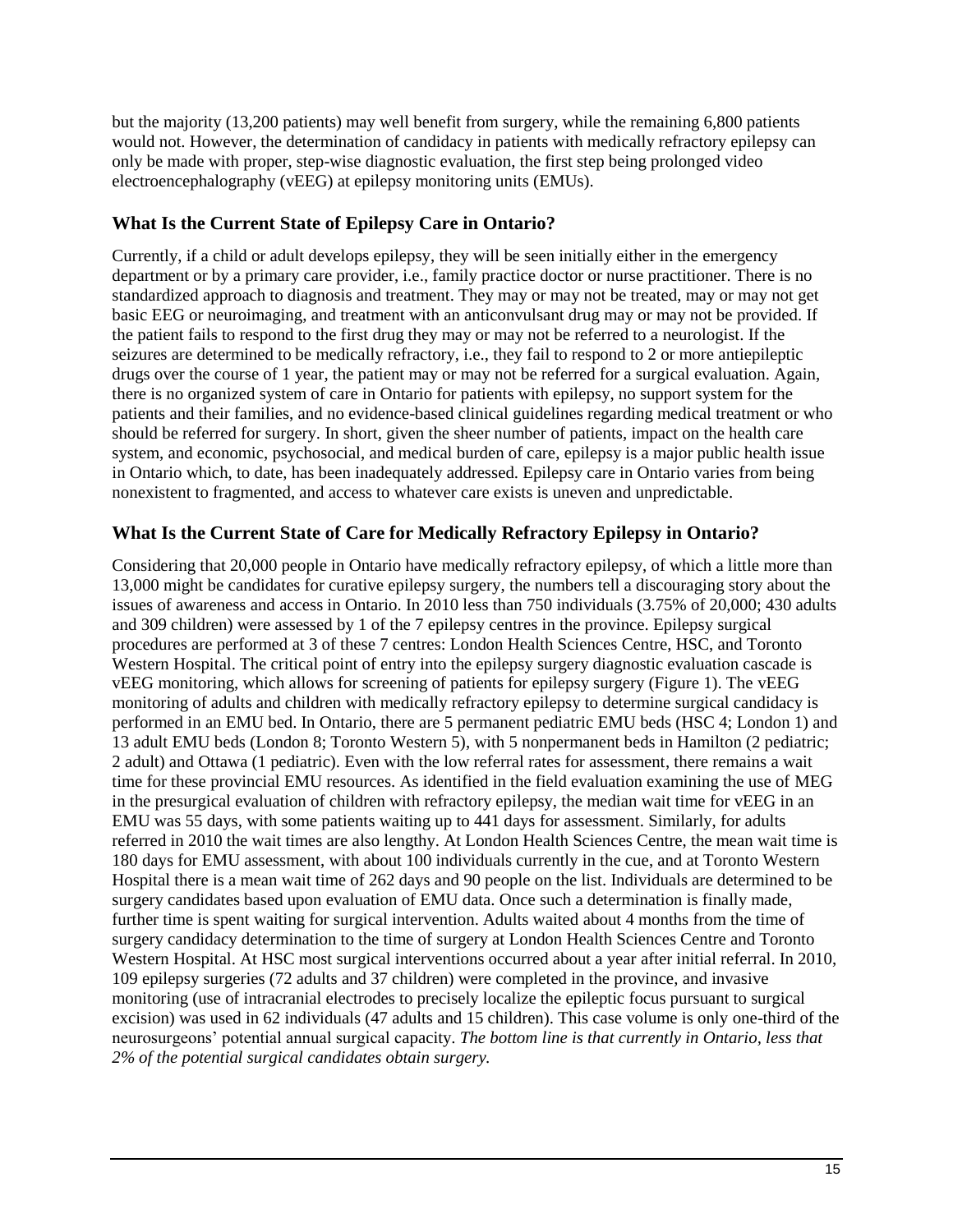

# **Figure 1. Pathway to Epilepsy Surgery**

Abbreviation: VNS, vagus nerve stimulation.

## **What Are the Major Issues Concerning Epilepsy Care in Ontario?**

### *Awareness/attitude*

One of the primary issues concerning epilepsy care in the province is the lack of awareness and education about epilepsy surgery and its existence among family practitioners, and even neurologists. (Wiebe, 2010) In 2006, the International League Against Epilepsy (ILAE) highlighted that "epilepsy knowledge is deficient even amongst neurologists" and that "in the United States and Canada, more attention to primary care provider education is needed, including nurse practitioners and other similar professionals" in their report on epilepsy in North America. (Theodore et al, 2006) Despite the availability of randomized controlled trial evidence supporting epilepsy surgery, (Wiebe et al, 2001) physicians continue to prescribe medications to patients with epilepsy that could potentially be cured with epilepsy surgery and consistently underestimate the benefits and overestimate the risks associated with surgical intervention for medically refractory epilepsy. (Swarztrauber, 2004) In Sweden, for example, where published recommendations and national guidelines recommending that patients be evaluated for epilepsy surgery have existed since 1991, there is an apparent underutilization of referrals for surgical evaluation, with 58% of nonreferred patients being candidates for evaluation. (De Flon et al, 2010) Physicians caring for adults and children with epilepsy also may present erroneous information, putting epilepsy surgery in a "negative light" and, as a result, surgery may be incorrectly perceived by patients as a "last ditch effort." (Swartztrauber et al, 2003)

### *Availability/organization of resources*

Care for people with epilepsy should be provided by a multidisciplinary team consisting of experienced medical specialists (neurologists with epilepsy training, epileptologists and epilepsy neurosurgeons), EEG technologists, neuropsychologists, psychometrists, and social workers, all knowledgeable in the domain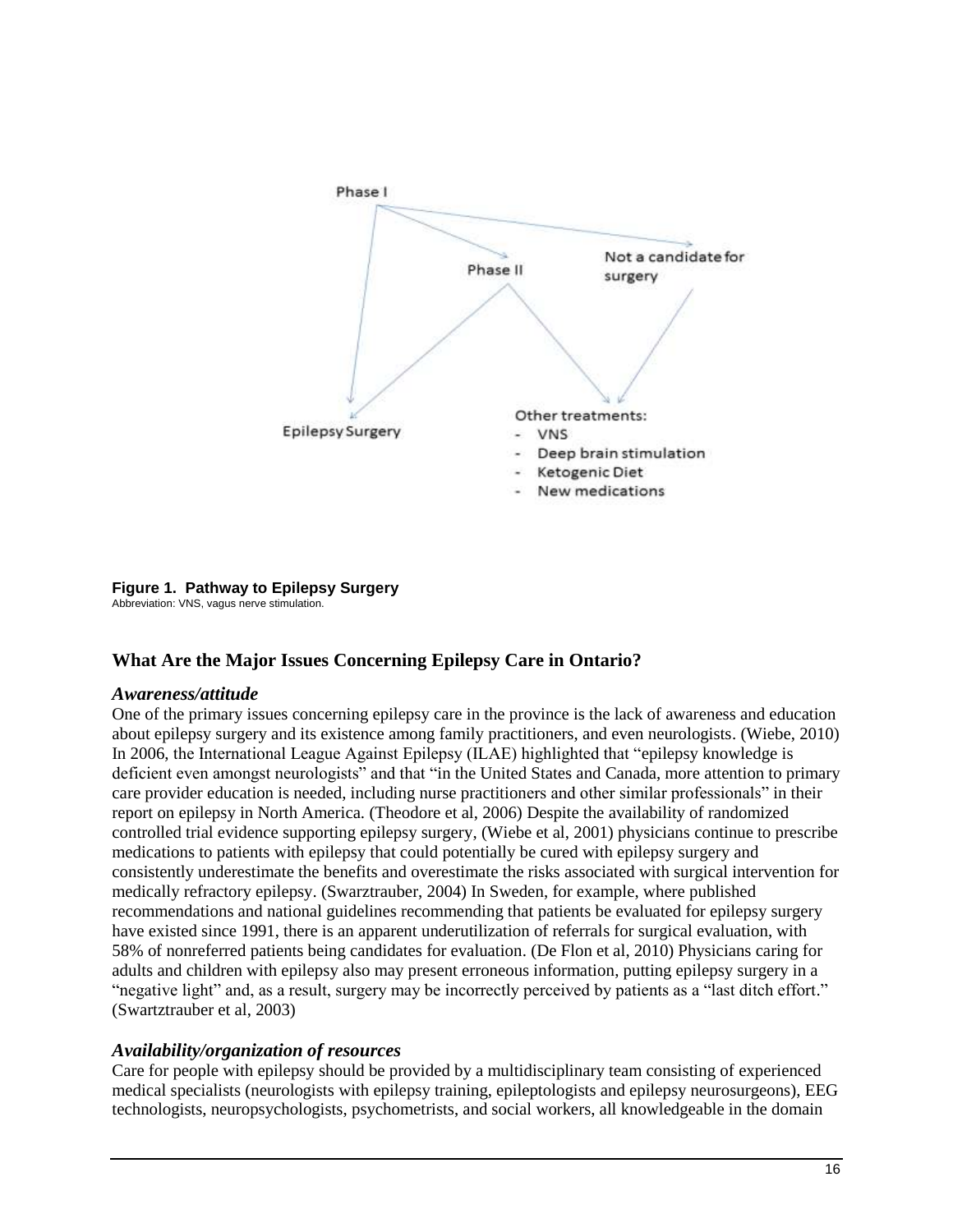of epilepsy. As with other chronic conditions, people with epilepsy require an integrated health care system that facilitates access to support for all facets of the management of their chronic illness. The need for such an integrated health care system may require changes in the existing health care delivery system. (Gruman et al, 1998) In their paper "Organizing Health Care for People With Seizures and Epilepsy," Gruman et al provide recommendations concerning the organization of care from both a patient and provider perspective as related to the provision of care for chronic conditions. (Gruman et al, 1998) Elements of these recommendations include organizing screening and assessment processes, utilizing evidence-based clinical management, collaborative treatment planning and training, and support for patients regarding their condition, as well as proactive follow-up of patients. Further system-related issues identified were recommendations for delivery system design, decision support, and clinical information systems. (Gruman et al, 1998) Although many of these components exist in Ontario, the integration of these elements of health care across centres requires attention in order to enhance current medical and surgical care for adults and children in the province who suffer from epilepsy.

# *Geographical distribution*

Transportation often presents significant difficulties for people with epilepsy since they cannot drive and hence have to rely on public transportation or friends and relatives to get to their health care appointments. (Swarztrauber, 2004) As Ontario is a large province with most of the resources located in the south, travelling significant distances to reach specialized health care services may be required for those people living in northern Ontario.

# **What Would Be the Ideal Epilepsy Care System in Ontario?**

In an ideal health care system, the following would take place:

- 1. Anyone with new onset of spontaneous recurrent seizures would be referred by the health care provider who assessed them after the first acute event to a neurologist who could be located in a community office, a hospital clinic, or in a first seizure clinic for detailed evaluation and management. This referral to the neurologist could come from the emergency department doctors, family physicians, nurse practitioners, internists, or pediatricians. It is important to involve a neurologist from the outset in the care of an adult or child with newly diagnosed epilepsy because misdiagnosis after first seizure by family physicians is common. (Hamiwka et al, 2007) First seizure clinics in Canada have been found to be extremely effective in the treatment and triage of patients with new onset epilepsy. (Hamiwka et al, 2007) Another reason for involving a neurologist early in newly diagnosed epilepsy is that an EEG is always indicated in the initial evaluation for diagnosis, treatment, and prognostic purposes, (Krumholz et al, 2007) and interpretation of the EEG can be done only by a neurologist. Seventy percent of patients with epilepsy can be managed collaboratively (diagnosis, evaluation, and treatment) according to standard practice parameters and evidence-based guidelines.
- 2. The remaining 30% who failed to respond to medical treatment, the refractory group, would then be referred to a district epilepsy care centre, within reasonable geographic proximity, to initiate an epilepsy surgery work-up (Figure 1) as well as to provide psychosocial support. At the district epilepsy care centre, the patient would have access to a neurologist trained in epilepsy (epileptologist) and would receive vEEG monitoring at an EMU with technology and protocols that are standardized across the province. In this manner, the data could be easily accessed and interpreted at other district and regional epilepsy care centres in Ontario. Similarly, a brain magnetic resonance imaging (MRI) could be performed at the district epilepsy care centre using 3 Tesla MRI scanning protocols, also standardized across the province. Furthermore, standardized neuropsychological testing and evaluation could be performed by trained neuropsychologists, psychometrists, and social workers on hand at each district epilepsy care centre. The results of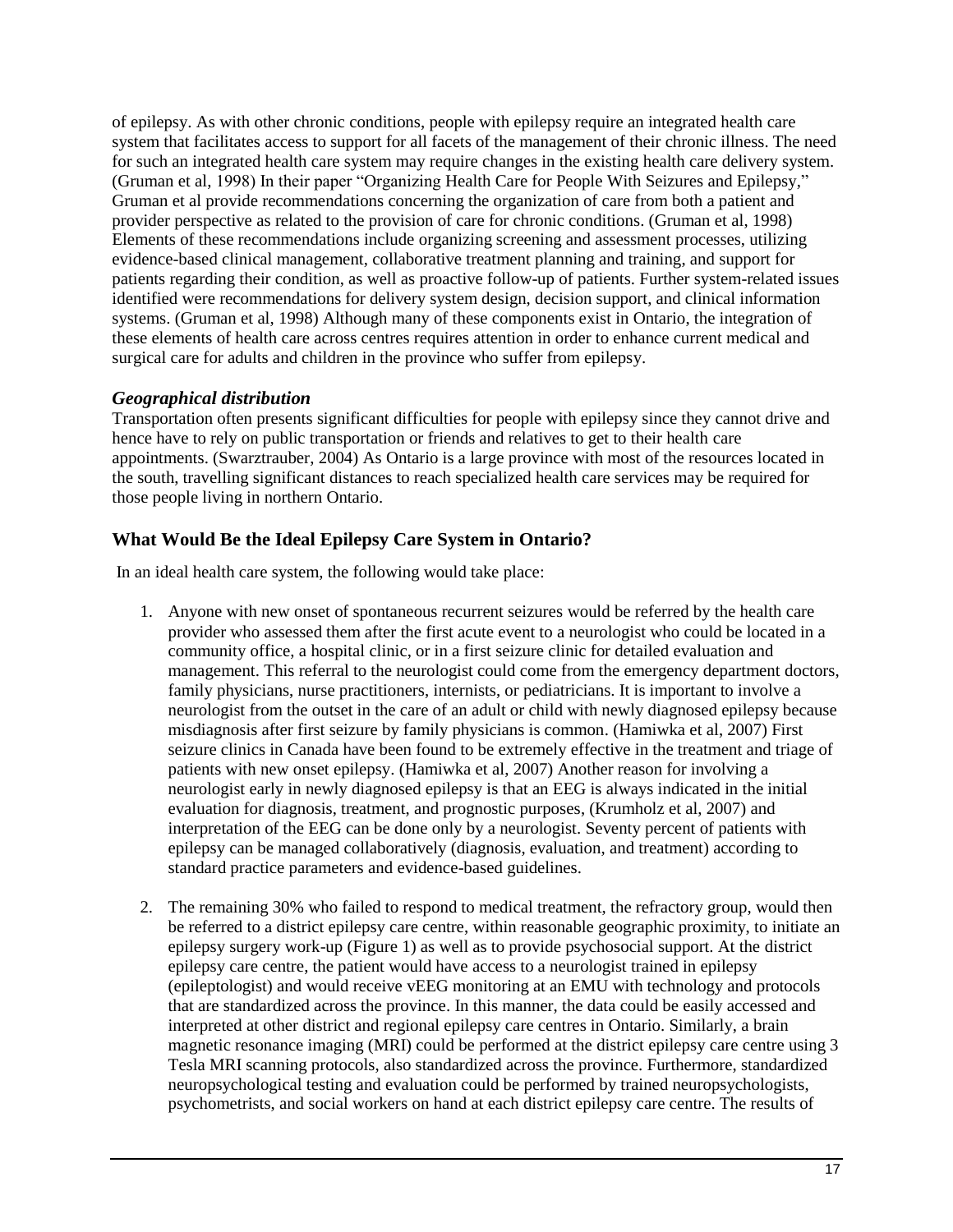this extensive evaluation, with recommendations for further treatment, would be sent back to the referring physician for implementation.

3. If, after undergoing this evaluation, the patient was deemed to be a surgical candidate, a referral would be made from the district epilepsy care centre to the regional epilepsy care centre for final evaluation and, if indicated, epilepsy surgery. Since all EMU, MRI, and neuropsychological protocols would be standardized across the province, the data could be utilized at any district or regional epilepsy care centre in Ontario. The regional epilepsy care centre would have positron emission tomography (PET) (Carne et al, 2004; Chugani et al, 2011) and MEG (Stefan et al, 2011) facilities available to further evaluate surgical candidacy, as well the ability to carry out intracranial monitoring (brain mapping) and to perform the epilepsy surgery if indicated. (For a detailed description of the presurgical evaluation, see Go and Snead, 2008) In addition, each regional epilepsy care centre would have EMUs, 3 Tesla MRI, neuropsychology, and social work capability to care for those epilepsy patients referred from within their respective catchment areas for surgical evaluation.

## **Recommendations for a Provincial Strategy for Epilepsy Care in Ontario**

## *Short Term*

### **Maximize current system capacity:**

- The Ministry of Health and Long Term Care should support the infrastructure in already existing regional epilepsy centres with the ability to perform epilepsy surgery (i.e., London Health Sciences Centre, Toronto Western Hospital, and HSC), and district epilepsy centres that can do initial EMU, MRI, and neuropsychological evaluations (i.e., London Children's Hospital, McMaster Children's Hospital, Hamilton Health Sciences Centre, and Children's Hospital of Eastern Ontario). Existing infrastructure should be increased not only to support the current capacity, but to maximize capacity. For example, in London, the EMU loses 1 to 2 beds daily to off-service patients. The first step would be that the government carry out a gap analysis of the regional epilepsy centres (London and Toronto) and the currently existing district centres (London Children's Hospital, Ottawa, and Hamilton) to determine what their current and maximal capacity for the evaluation of surgical candidacy is for adults and children with medically refractory epilepsy.
- Once the requirements for maximizing capacity are defined in terms of capital equipment, e.g., 3 Tesla MRI, MEG, vEEG, beds (dedicated EMU beds), operating room time, and human resources (EEG technologists, neuropsychologists, social workers), the Ministry should provide the resources to meet these requirements.
- Standardization of protocols for EMUs and MRI scanning for all medically refractory epilepsy patients across the province who are undergoing diagnostic evaluation for epilepsy surgery should be mandated by the Ministry
- The Ministry should establish independent budgets for each centre based on the volumes of patients and surgeries. It should be noted that the budgets for all district and regional epilepsy care centers come from their respective local health integration network (LHIN). Therefore, patients referred from outside the LHIN, which is a frequent occurrence, will cause losses to the hospital's budget. For example, in London 60% of the medically refractory epilepsy population comes from outside the LHIN.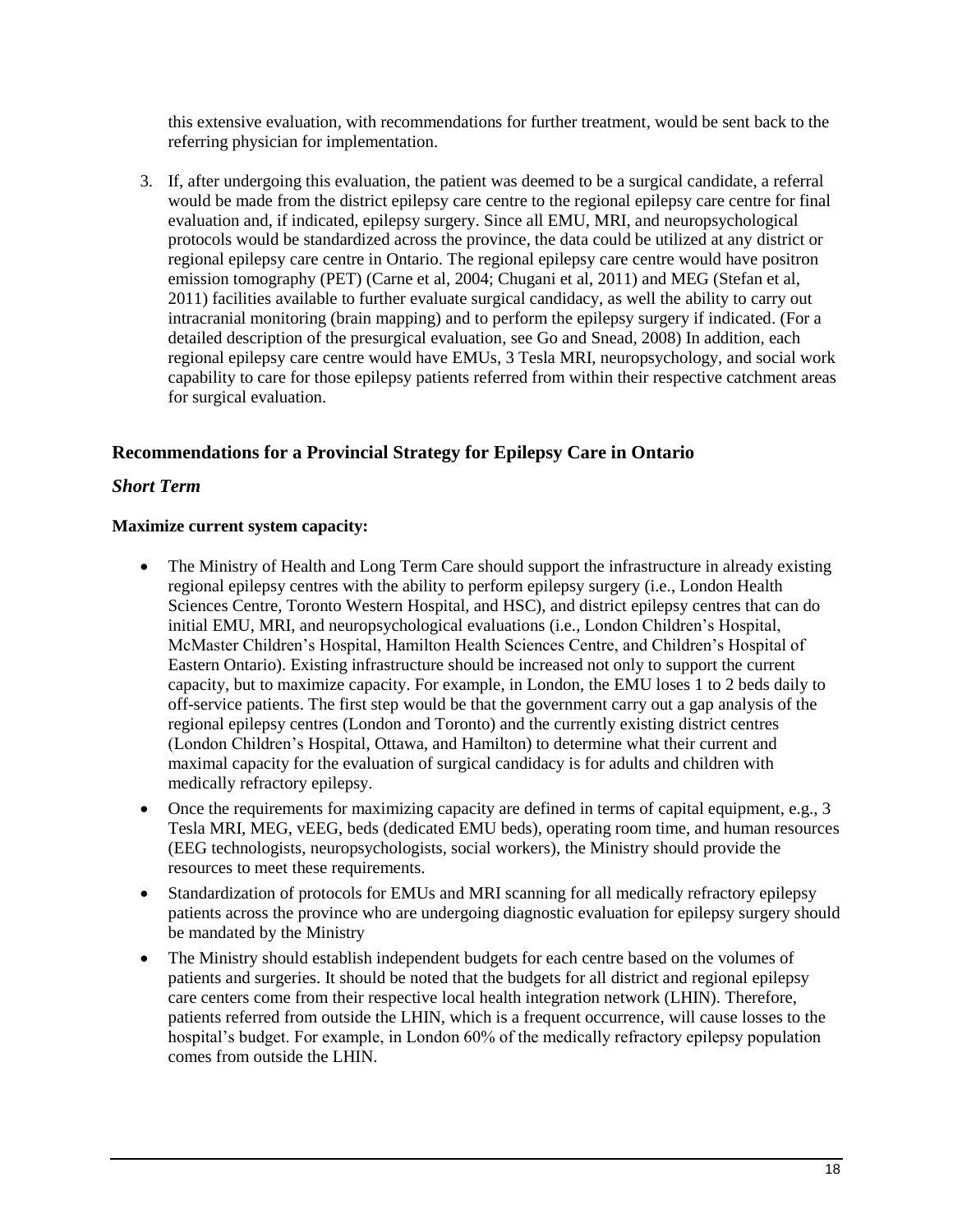## *Longer Term*

- The government should establish new district and regional epilepsy centres. McMaster Children's Hospital and Hamilton General Hospital are close to being regional epilepsy centres for pediatric and adult epilepsy surgery, respectively. They should receive the resources to reach this goal, an excellent example of maximizing existing resources, since the gap is minimal. Similarly, the government should provide the needed resources to make London Children's Hospital into a regional epilepsy care centre. The required resources would be determined by the governmentsponsored gap analysis.
- A new district epilepsy centre is proposed for northern Ontario. Ideally, this centre should be affiliated with the northern medical schools and be supplied with EMU and neurophysiology resources appropriate for their service catchment area as determined by the Ontario Ministry of Health and Long-term Care, e.g., Sudbury or Thunder Bay.
- Standardization of care and development of guidelines:
	- The government should create standardized management plans for epilepsy in adults and children across the province, starting with the primary care providers.
	- The government should provide a standardized approach for those adults and children with medically refractory epilepsy who are not candidates for surgery. This represents almost 7,000 people in Ontario. Alternative beneficial therapies for this group of patients are vagal nerve stimulation, available at all regional epilepsy care centres, and dietary therapies, available at district epilepsy care centres. (See Figure 1 for pathway to epilepsy surgery and alternative therapies for those who are not surgical candidates.)
	- The government should establish a provincial guideline for epilepsy surgery referrals.
	- The government should create a standardized process for transitional care between pediatric and adult programs. Such a process is critical for a Provincial Strategy for Epilepsy Care to work since seizures often have their onset in infancy and childhood, yet continue throughout life. In order to maximize the care of someone with life-long epilepsy, it is necessary to insure transitional care from adolescence into adulthood.
- Training:
	- The government should establish provincially funded training programs for epileptologists, epilepsy surgeons, dieticians for the ketogenic diet program, and EEG technologists, in partnership with regional epilepsy centres.
	- The government should train more neuropsychologists and social workers with expertise in epilepsy.
	- The government should increase nonspecialist psychology services in the north or smaller population centres to do front-line work with children and adults with epilepsy.
	- Education about the compelling and dramatic effect epilepsy surgery can have on the lives of those adults and children who suffer from medically refractory epilepsy should be provided to primary care practitioners, pediatricians, internists, and neurologists through professional organizations and advocacy groups.
- Outreach and provision of epilepsy care in northern Ontario:
	- The government should support assessments that can be done via telemedicine, an extremely efficient modality of treatment and physician patient interaction. (Ahmed et al, 2010)
	- The government should organize coaching teams to help primary care providers care for epilepsy patients and make appropriate referrals to district epilepsy care centres.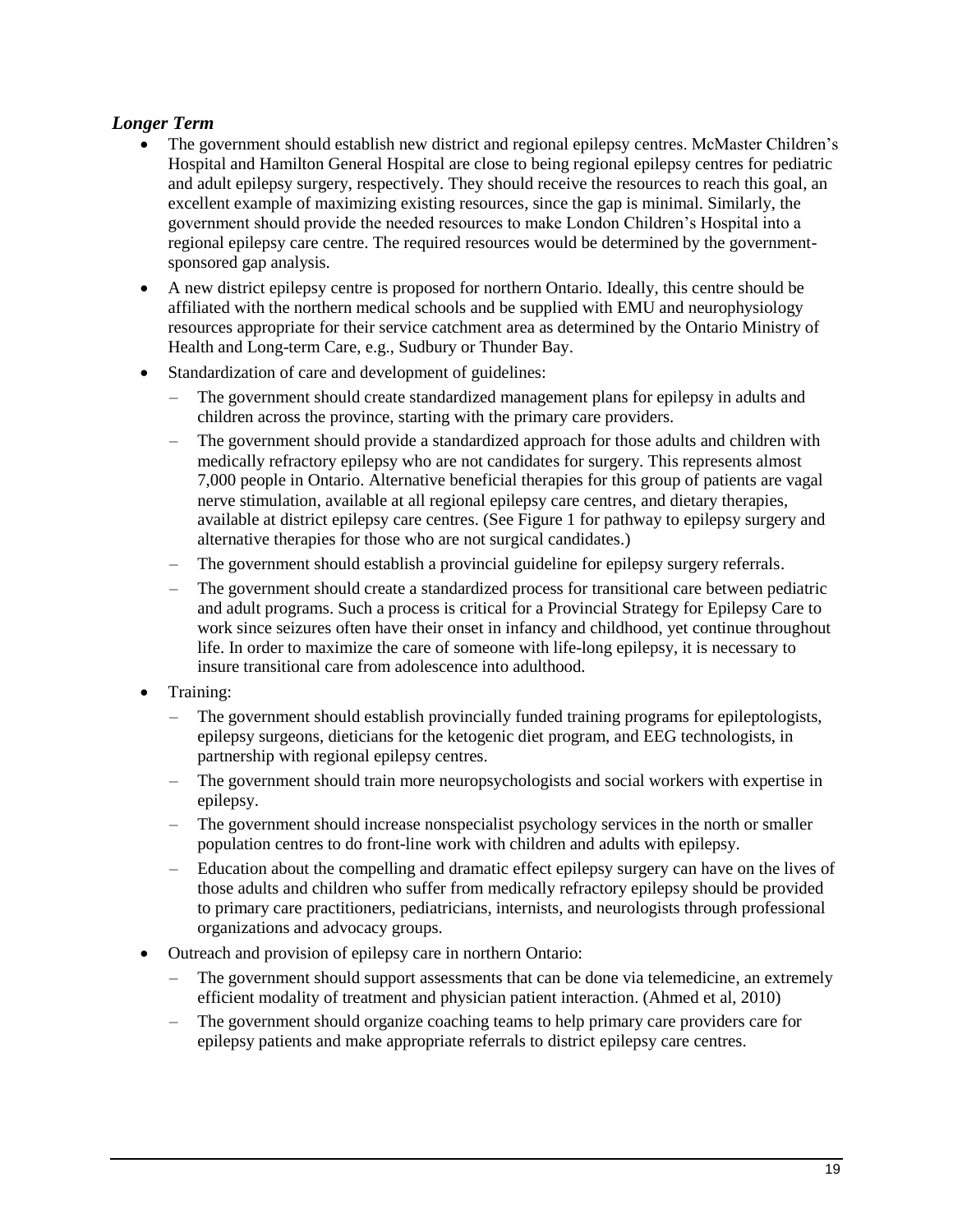- The government should establish a provincial wait time strategy for EMU admissions, MRI for epilepsy work-up, diet initiation, and epilepsy surgery.
- The government should establish and maintain a provincial epilepsy database.
- The government should create a permanent provincial epilepsy expert advisory panel to establish and evaluate benchmarks for the Ontario Epilepsy Program. The epilepsy community (e.g., Neurological Health Charities of Ontario and local epilepsy advocacy groups) should have a role on this panel, as should an ethicist, to address wait time issues and those of consent and assent for epilepsy surgery. (Ibrahim et al, 2011) This advisory panel should develop strategies to eliminate barriers to access related to socio-economic status and diverse cultures, and also examine the impact of continued seizure activity on quality of life or cognitive function during wait time, and determine how best to factor these issues into the prioritization process.

# **Conclusion: The Opportunity**

The fact that OHTAC has taken the initiative to examine epilepsy care in Ontario in detail, with a particular focus on access to potentially curative epilepsy surgery, presents a huge opportunity for Ontario to put into place a comprehensive, evidence-based system of care for all those adults and children in the province who suffer from epilepsy. In creating such a system, Ontario has the opportunity to set the gold standard for comprehensive, evidence-based medical and surgical epilepsy care worldwide.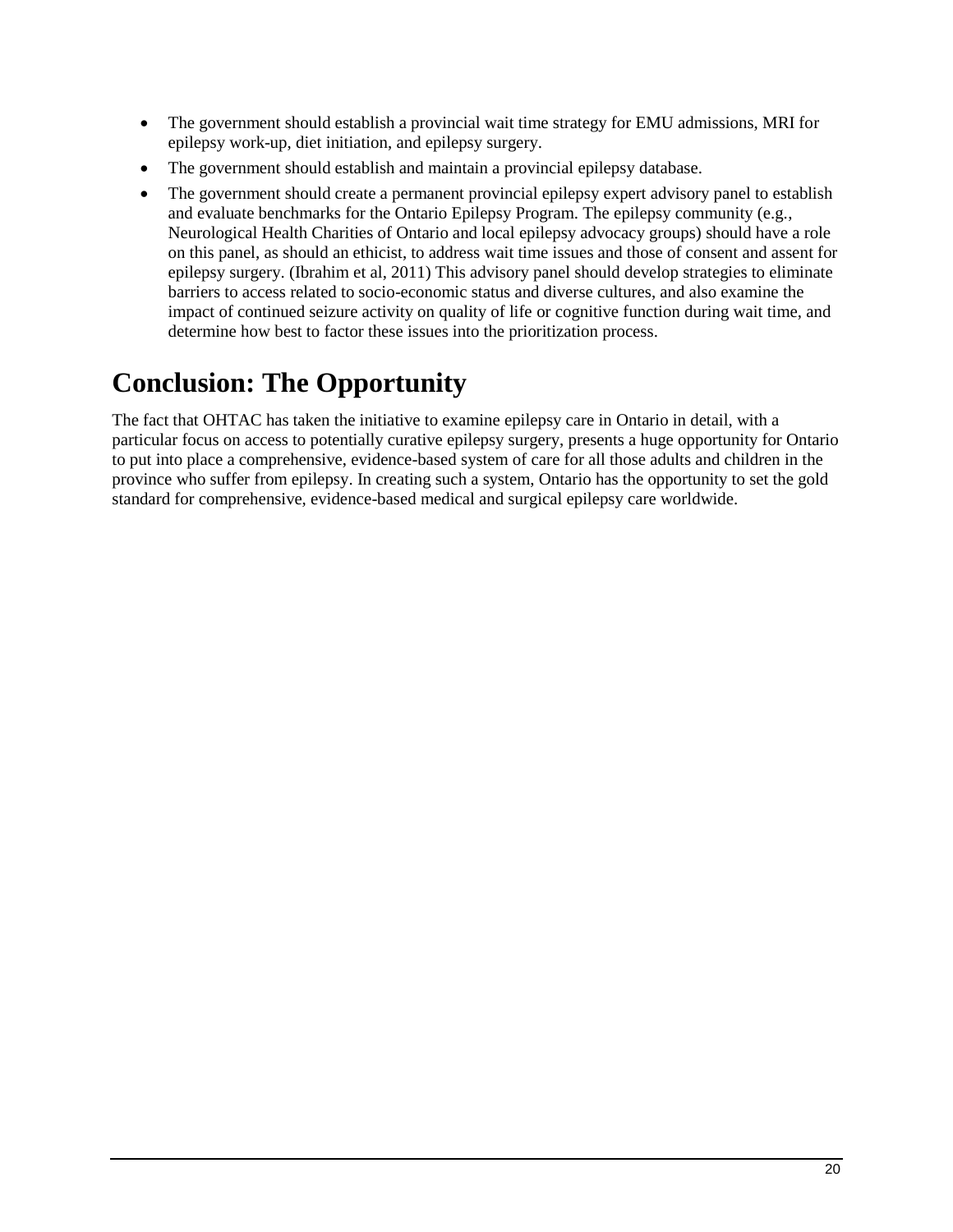# **Expert Panel on a Provincial Strategy for Epilepsy Care in Ontario**

*Co-Chairs*  William Shragge, MD Chair of OHTAC CEO, Associated Medical Services Inc. Professor Emeritus, Department of Surgery, De Groote School of Medicine, McMaster University

O. Carter Snead III, MD (FRCPC) Head, Division of Neurology and Centre for Brain and Behaviour, Hospital for Sick Children Professor, Paediatrics & Medicine (Neurology), University of Toronto, Faculty of Medicine

*Members of Panel*  James Bowen, BScPhm, MSc Program Manager, PATH Research Institute, St Joseph's Healthcare Hamilton Assistant Professor (part-time) and Research Associate, Department of Clinical Epidemiology and Biostatistics, Faculty of Health Sciences, McMaster University

Jorge G Bruneo, MD, MSPH Associate Professor, Neurology, Biostatistics and Epidemiology, Western University

Elizabeth Ferguson, RN, BScN, MScN Director, Clinical Programs, Centre for Brain and Behaviour, Trauma, and Adolescent Medicine, Hospital for Sick Children

Mary Ann Neary, MSc, MHS Clinical Director, Krembil Neuroscience Centre, Critical Care and Flow, Toronto Western Hospital – University Health Network

Rajesh RamachandranNair MB, BS MD FRCPC Associate Professor, McMaster University

Taufik A Valiante, MD, PhD, FRCS Co-Director, Epilepsy Program, Krembil Neuroscience Centre, Toronto Western Hospital – University Health Network

Sharon Whiting, MB, BS, FRCPC President, Canadian League Against Epilepsy Head, Division of Neurology, Children's Hospital of Eastern Ontario Assistant Dean Health/Hospital Services, Associate Professor of Pediatrics, Faculty of Medicine, University of Ottawa

### *OHTAC Representation*

Paul Cooper, MD, FRCPC Senior Medical Director, Clinical Neurological Sciences and Clinical Support Services, London Health Sciences Centre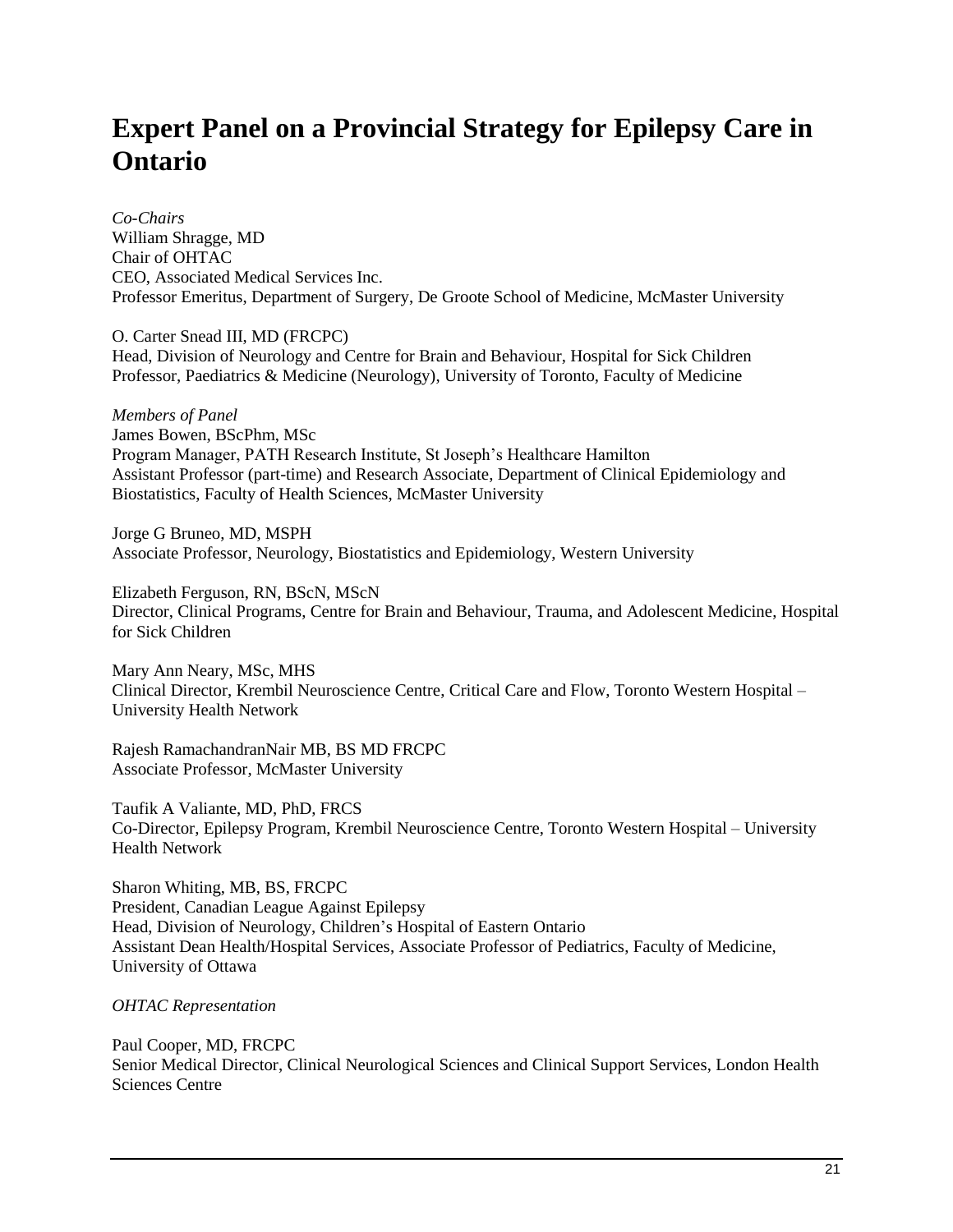Frank Wagner, BA, MA, MHSc Bioethicist, Toronto Central CCAC University of Toronto Joint Centre for Bioethics Assistant Professor, Department of Family and Community Medicine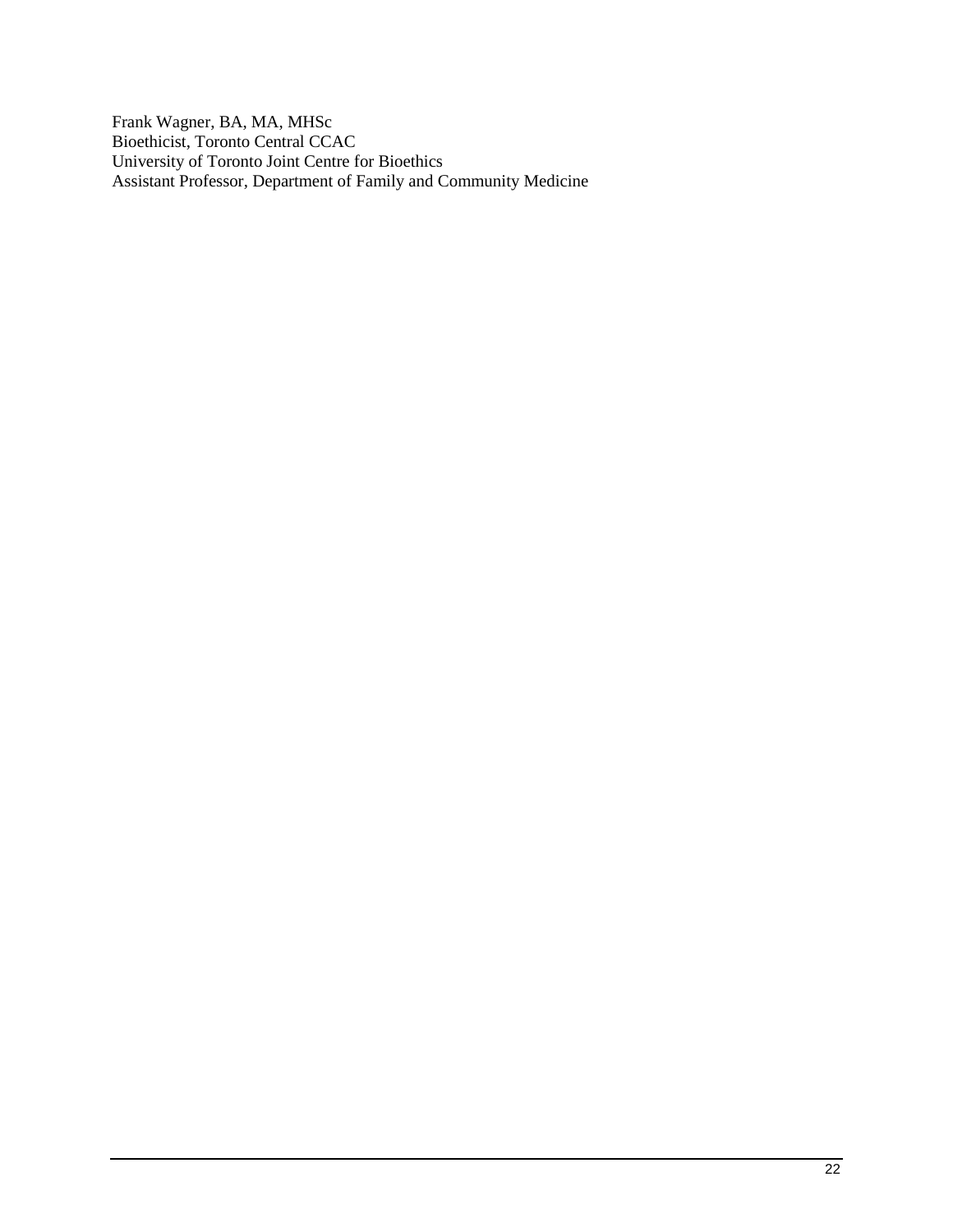# **References**

Ahmed SN, Wiebe S, Mann C, Ohinmaa A. [Telemedicine and epilepsy care -](http://www.ncbi.nlm.nih.gov/pubmed/21059544) a Canada wide survey. Can J Neurol Sci. 2010;37:814-8.

World Health Organization. Atlas: Epilepsy care in the world. Geneva (CH): World Health Organization; 2005. p. 91.

Canadian Institute for Health Information. The Burden of Neurological Diseases, Disorders and Injuries in Canada. Ottawa (ON): CIHI; 2007.

Carne RP, O'Brien TJ, Kilpatrick CJ, MacGregor LR, Hicks RJ, Murphy MA, et al. [MRI-negative PET](http://www.ncbi.nlm.nih.gov/pubmed/15282217)[positive temporal lobe epilepsy: a distinct surgically remediable syndrome.](http://www.ncbi.nlm.nih.gov/pubmed/15282217) Brain. 2004;127:2276-85.

Chugani HT, Kumar A, Kupsky W, Asano E, Sood S, Juhász C. [Clinical and histopathologic correlates of](http://www.ncbi.nlm.nih.gov/pubmed/21569023)  [11C-alpha-methyl-l-tryptophan \(AMT\) PET abnormalities in children with intractable epilepsy.](http://www.ncbi.nlm.nih.gov/pubmed/21569023) Epilepsia. 2011; Epub 2011 May 13.

De Flon P, Kumlien E, Reuterwall C, Mattsson P. [Empirical evidence of underutilization of referrals for](http://ovidsp.tx.ovid.com/sp-3.4.1b/ovidweb.cgi?&S=MHHCFPHEGKDDOKHONCBLOHFBBIFJAA00&Complete+Reference=S.sh.41%7c1%7c1)  [epilepsy surgery evaluation.](http://ovidsp.tx.ovid.com/sp-3.4.1b/ovidweb.cgi?&S=MHHCFPHEGKDDOKHONCBLOHFBBIFJAA00&Complete+Reference=S.sh.41%7c1%7c1) Eur J Neurol. 2010;17:619-25.

Drewel EH, Bell DJ, Austin JK. [Peer difficulties in children with epilepsy: association with seizure,](http://www.ncbi.nlm.nih.gov/pubmed/19093265)  [neuropsychological, academic, and behavioral variables.](http://www.ncbi.nlm.nih.gov/pubmed/19093265) Child Neuropsychol. 2009;15:305-20.

Elliott IM, Lach L, Smith ML. [I just want to be normal: a qualitative study exploring how children and](http://www.ncbi.nlm.nih.gov/pubmed/16140594)  [adolescents view the impact of intractable epilepsy on their quality of life.](http://www.ncbi.nlm.nih.gov/pubmed/16140594) Epilepsy Behav. 2005;7:664- 78.

Go C, Snead OC 3rd. Pharmacological intractable epilepsy in children: diagnosis and pre-operative evaluation. Neurosurg Focus. 2008;25:E2.

Gruman J, VonKorff M, Reynolds J, Wagner EH. Organizing health care for people with seizures and epilepsy. J Ambul Care Manage. 1998;21:1-17.

Hamiwka LD, Singh N, Niosi J, Wirrell EC. Diagnostic inaccuracy in children referred with "first seizure": role for a first seizure clinic. Epilepsia. 2007;48:1062-6.

Hermann B, Meador KJ, Gaillard WD, Cramer JA. Cognition across the lifespan: antiepileptic drugs, epilepsy, or both. Epilepsy Behav. 2010 Jan;17(1):1-5.

Hinnell C, Williams J, Metcalfe A, Patten SB, Parker R, Wiebe S, et al. [Health status and health-related](http://ovidsp.tx.ovid.com/sp-3.4.1b/ovidweb.cgi?&S=MHHCFPHEGKDDOKHONCBLOHFBBIFJAA00&Complete+Reference=S.sh.106%7c17%7c1)  [behaviors in epilepsy compared to other chronic conditions--a](http://ovidsp.tx.ovid.com/sp-3.4.1b/ovidweb.cgi?&S=MHHCFPHEGKDDOKHONCBLOHFBBIFJAA00&Complete+Reference=S.sh.106%7c17%7c1) national population-based study. Epilepsia. 2010;51:853-61.

Ibrahim GM, Fallah A, Snead OC 3rd, Elliott I, Drake JM, Bernstein M, et al. Ethical issues in surgical decision making concerning children with medically intractable epilepsy. Epilepsy Behav. 2011;22(2):154-7.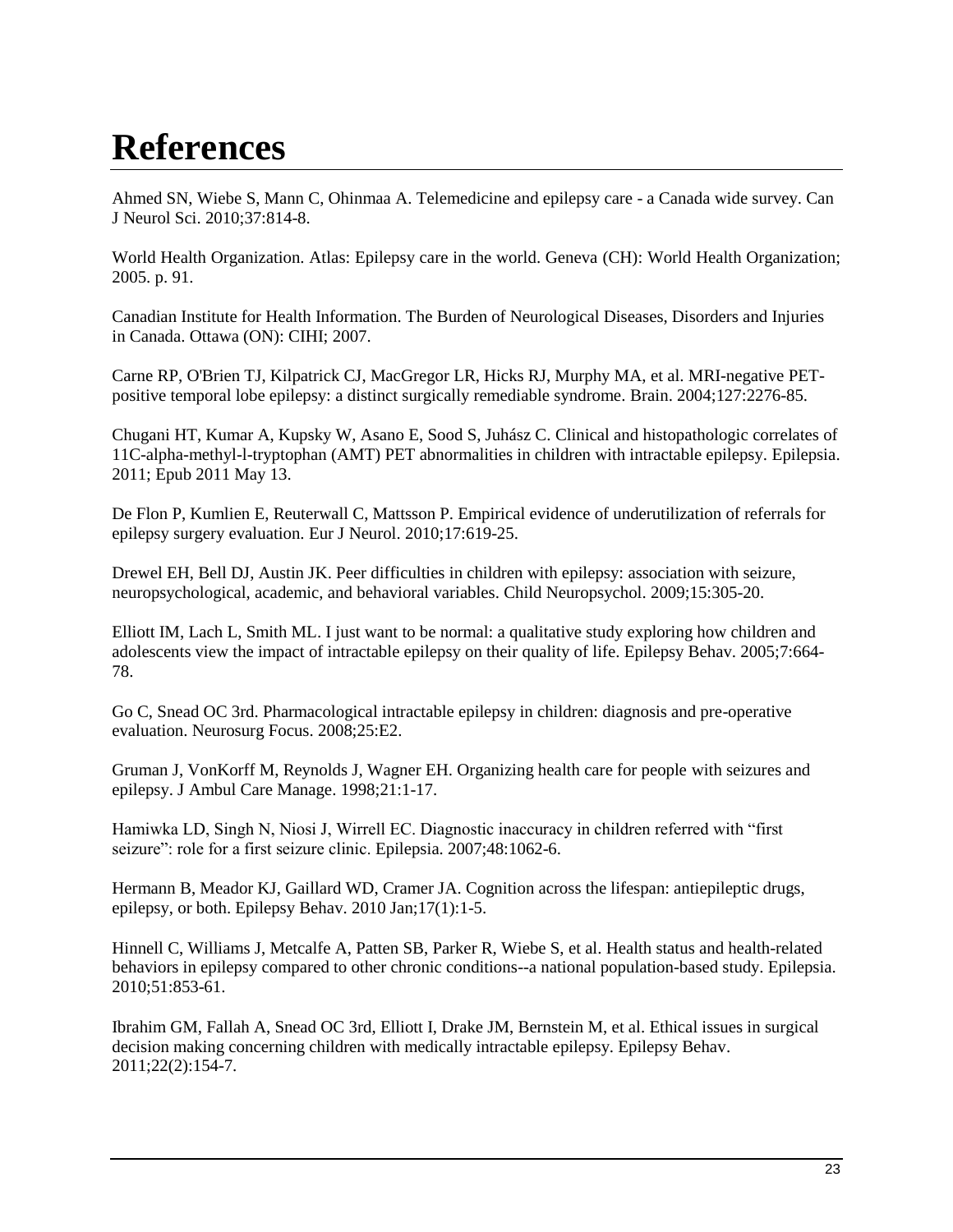Jones JE, Austin JK, Caplan R, Dunn D, Plioplys S, Salpekar JA. [Psychiatric disorders in children and](http://www.ncbi.nlm.nih.gov/pubmed/18245299)  [adolescents who have epilepsy.](http://www.ncbi.nlm.nih.gov/pubmed/18245299) Pediatr Rev. 2008;29:e9-14.

Kobau R. Zahran H. Thurman DJ. Zack MM. Henry TR. Schachter SC. Price PH. [Epilepsy surveillance](http://ovidsp.tx.ovid.com/sp-3.4.1b/ovidweb.cgi?&S=MHHCFPHEGKDDOKHONCBLOHFBBIFJAA00&Complete+Reference=S.sh.55%7c6%7c1)  [among adults--19 States, Behavioral Risk Factor Surveillance System, 2005.](http://ovidsp.tx.ovid.com/sp-3.4.1b/ovidweb.cgi?&S=MHHCFPHEGKDDOKHONCBLOHFBBIFJAA00&Complete+Reference=S.sh.55%7c6%7c1) MMWR Surveill Summ. 2008;57:1-20.

Krumholz A. [Driving issues in epilepsy: past, present, and future.](http://www.ncbi.nlm.nih.gov/pubmed/19421374) Epilepsy Curr. 2009 Mar;9:31-5.

Krumholz A, Wiebe S, Gronseth G, Shinnar S, Levisohn P, Ting T, et al. [Practice Parameter: evaluating](http://www.ncbi.nlm.nih.gov/pubmed/18025394)  [an apparent unprovoked first seizure in adults \(an evidence-based review\): report](http://www.ncbi.nlm.nih.gov/pubmed/18025394) of the Quality Standards [Subcommittee of the American Academy of Neurology and the American Epilepsy Society.](http://www.ncbi.nlm.nih.gov/pubmed/18025394) Neurology. 2007;69:1996-2007.

Kwan P, Brodie MJ. Early identification of refractory epilepsy. N Engl J Med. 2000;342:314-9.

McNelis AM, Dunn DW, Johnson CS, Austin JK, Perkins SM. [Academic performance in children with](http://www.ncbi.nlm.nih.gov/pubmed/17293164)  [new-onset seizures and asthma: a prospective study.](http://www.ncbi.nlm.nih.gov/pubmed/17293164) Epilepsy Behav. 2007;10;311-8.

Murray CJ, Lopez AD, Jamison DT. [The global burden of disease in 1990: summary results, sensitivity](http://ovidsp.tx.ovid.com/sp-3.4.1b/ovidweb.cgi?&S=MHHCFPHEGKDDOKHONCBLOHFBBIFJAA00&Complete+Reference=S.sh.74%7c1%7c1)  [analysis and future directions.](http://ovidsp.tx.ovid.com/sp-3.4.1b/ovidweb.cgi?&S=MHHCFPHEGKDDOKHONCBLOHFBBIFJAA00&Complete+Reference=S.sh.74%7c1%7c1) Bull World Health Organ. 1994;72:495-509.

Neligan A, Bell GS, Shorvon SD, Sander JW[. Temporal trends in the mortality](http://www.ncbi.nlm.nih.gov/pubmed/21175603) of people with epilepsy: a [review.](http://www.ncbi.nlm.nih.gov/pubmed/21175603) Epilepsia. 2010;51:2241-6.

Sherman EM. [Maximizing quality of life in people living with epilepsy.](http://www.ncbi.nlm.nih.gov/pubmed/19760895) Can J Neurol Sci. 2009;36 Suppl 2:S17-24.

Stefan H, Rampp S, Knowlton RC. [Magnetoencephalography adds to the surgical](http://www.ncbi.nlm.nih.gov/pubmed/20934391) evaluation process. Epilepsy Behav. 2011 Feb;20(2):172-7.

Swarztrauber K. Barriers to the management of patients with surgically remediable intractable epilepsy. CNS Spectr. 2004;9:146-52.

Swarztrauber K, Dewar S, Engel J Jr. [Patient attitudes about treatments for intractable epilepsy.](http://ovidsp.tx.ovid.com/sp-3.4.1b/ovidweb.cgi?&S=MHHCFPHEGKDDOKHONCBLOHFBBIFJAA00&Complete+Reference=S.sh.39%7c12%7c1) Epilepsy Behav. 2003;4:19-25.

Tellez-Zenteno JF, Dhar R, Wiebe S. Long term outcomes in epilepsy surgery: a systematic review and meta-analysis. Brain. 2005;128:1188-98.

Tellez-Zenteno JF, Pondal-Sordo M, Matijevic S, Wiebe S. National and regional prevalence of selfreported epilepsy in Canada. Epilepsia. 2004;45:1623-9.

Theodore WH, Spencer SS, Wiebe S, Langfitt JT, Ali A, Shafer PO, et al. [Epilepsy in North America: a](http://ovidsp.tx.ovid.com/sp-3.4.1b/ovidweb.cgi?&S=MHHCFPHEGKDDOKHONCBLOHFBBIFJAA00&Complete+Reference=S.sh.37%7c1%7c1)  [report prepared under the auspices of the global campaign against epilepsy, the International Bureau for](http://ovidsp.tx.ovid.com/sp-3.4.1b/ovidweb.cgi?&S=MHHCFPHEGKDDOKHONCBLOHFBBIFJAA00&Complete+Reference=S.sh.37%7c1%7c1)  [Epilepsy, the International League Against Epilepsy, and the World Health Organization.](http://ovidsp.tx.ovid.com/sp-3.4.1b/ovidweb.cgi?&S=MHHCFPHEGKDDOKHONCBLOHFBBIFJAA00&Complete+Reference=S.sh.37%7c1%7c1) Epilepsia. 2006;47:1700-22.

Wiebe S. Still an elusive target: guiding practice for epilepsy surgery. Neurology. 2010;75:678-9.